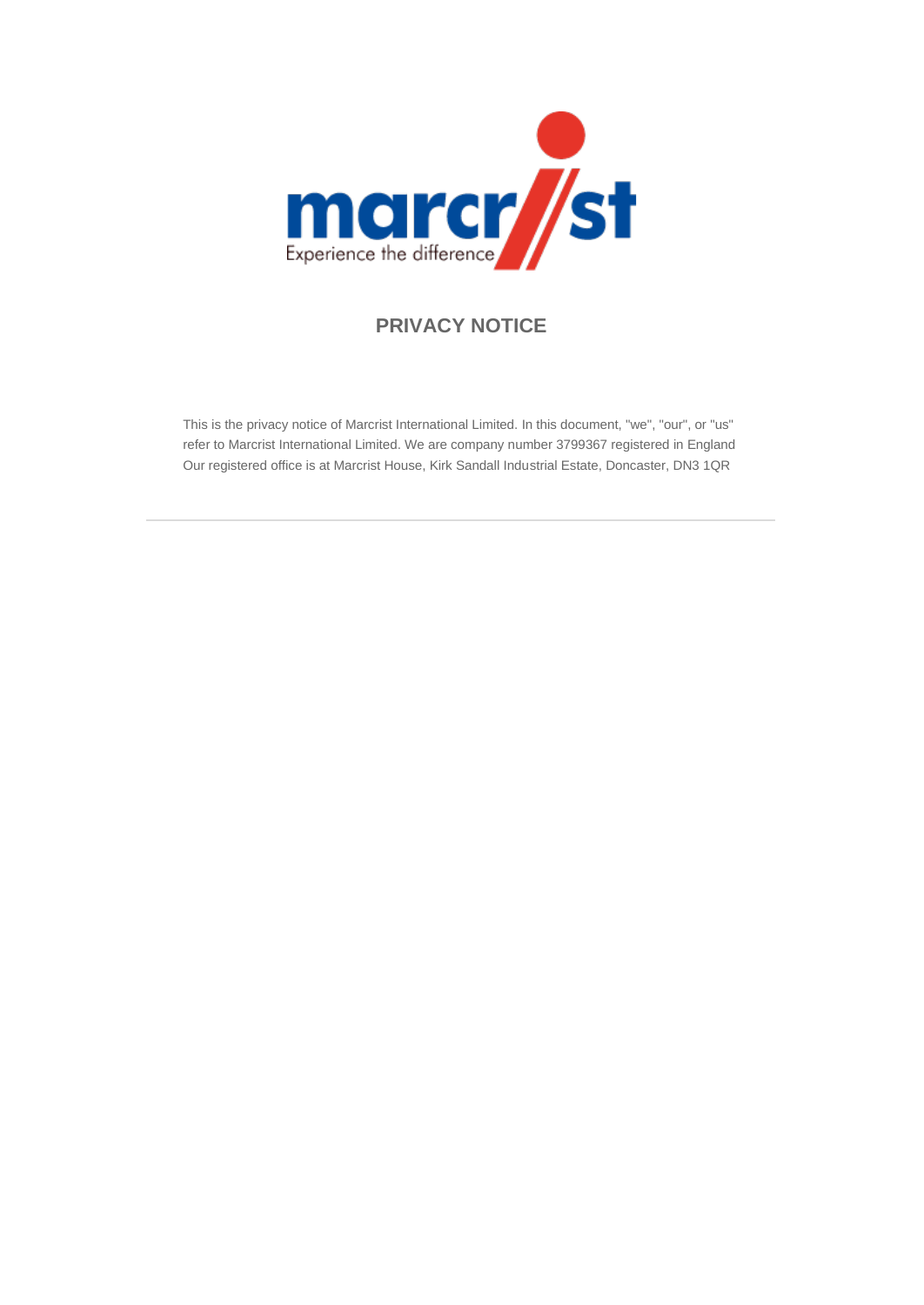#### INTRODUCTION

1. This is a notice to inform you of our policy about all information that we record about you. It sets out the conditions under which we may process any information that we collect from you, or that you provide to us. It covers information that could identify you ("personal information") and information that could not. In the context of the law and this notice, "process" means collect, store, transfer, use or otherwise act on information.

2. We regret that if there are one or more points below with which you are not happy, your only recourse is to leave our website immediately.

3. We take seriously the protection of your privacy and confidentiality. We understand that all visitors to our website are entitled to know that their personal data will not be used for any purpose unintended by them, and will not accidentally fall into the hands of a third party.

4. We undertake to preserve the confidentiality of all information you provide to us, and hope that you reciprocate.

5. Our policy complies with UK law accordingly implemented, including that required by the EU General Data Protection Regulation (GDPR).

6. The law requires us to tell you about your rights and our obligations to you in regards to the processing and control of your personal data. We do this now, by requesting that you read the information provided at www.knowyourprivacyrights.org

7. Except as set out below, we do not share, or sell, or disclose to a third party, any information collected through our website.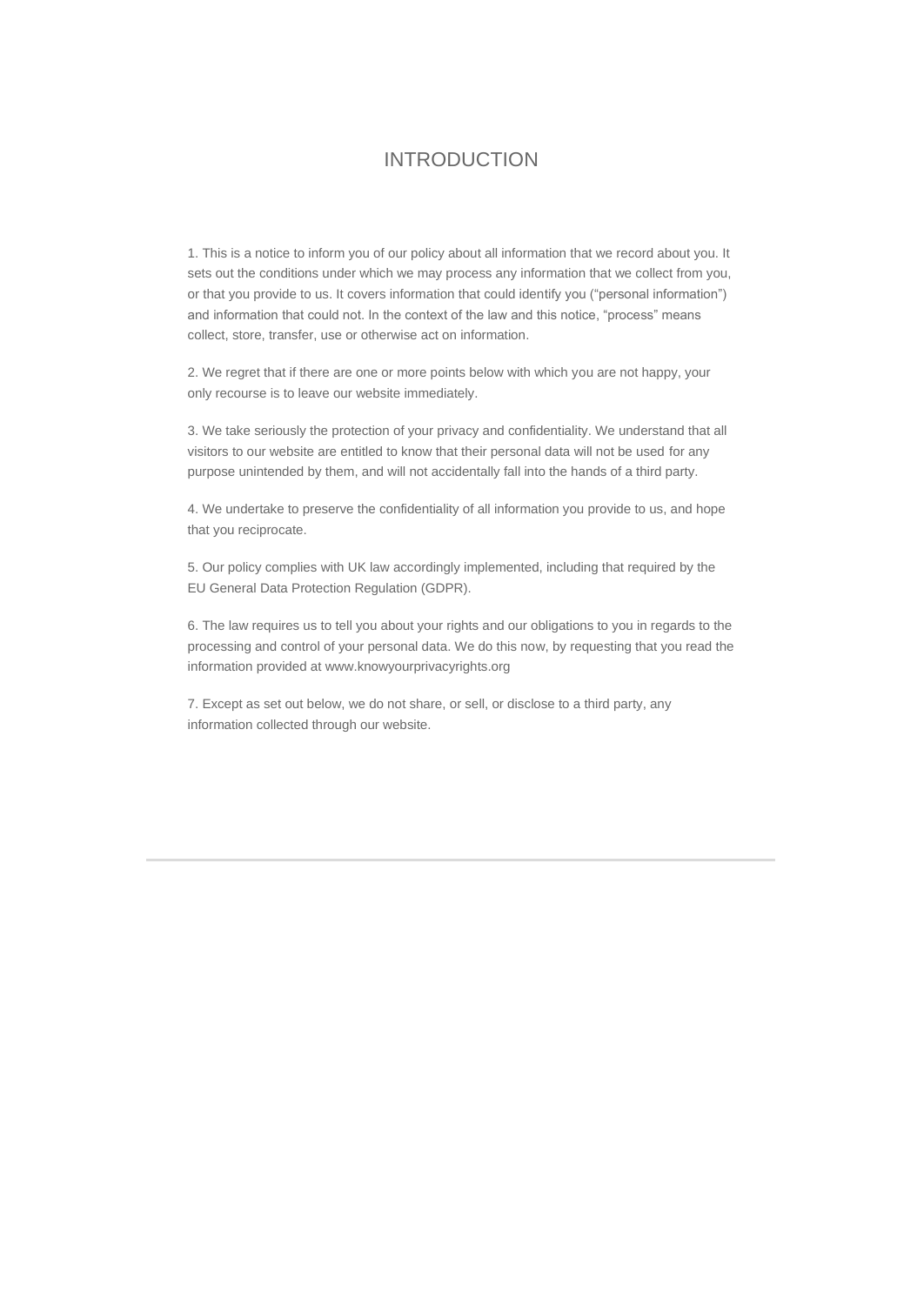# THE BASES ON WHICH WE PROCESS INFORMATION ABOUT YOU

The law requires us to determine under which of six defined bases we process different categories of your personal information, and to notify you of the basis for each category.

If a basis on which we process your personal information is no longer relevant then we shall immediately stop processing your data.

If the basis changes then if required by law we shall notify you of the change and of any new basis under which we have determined that we can continue to process your information.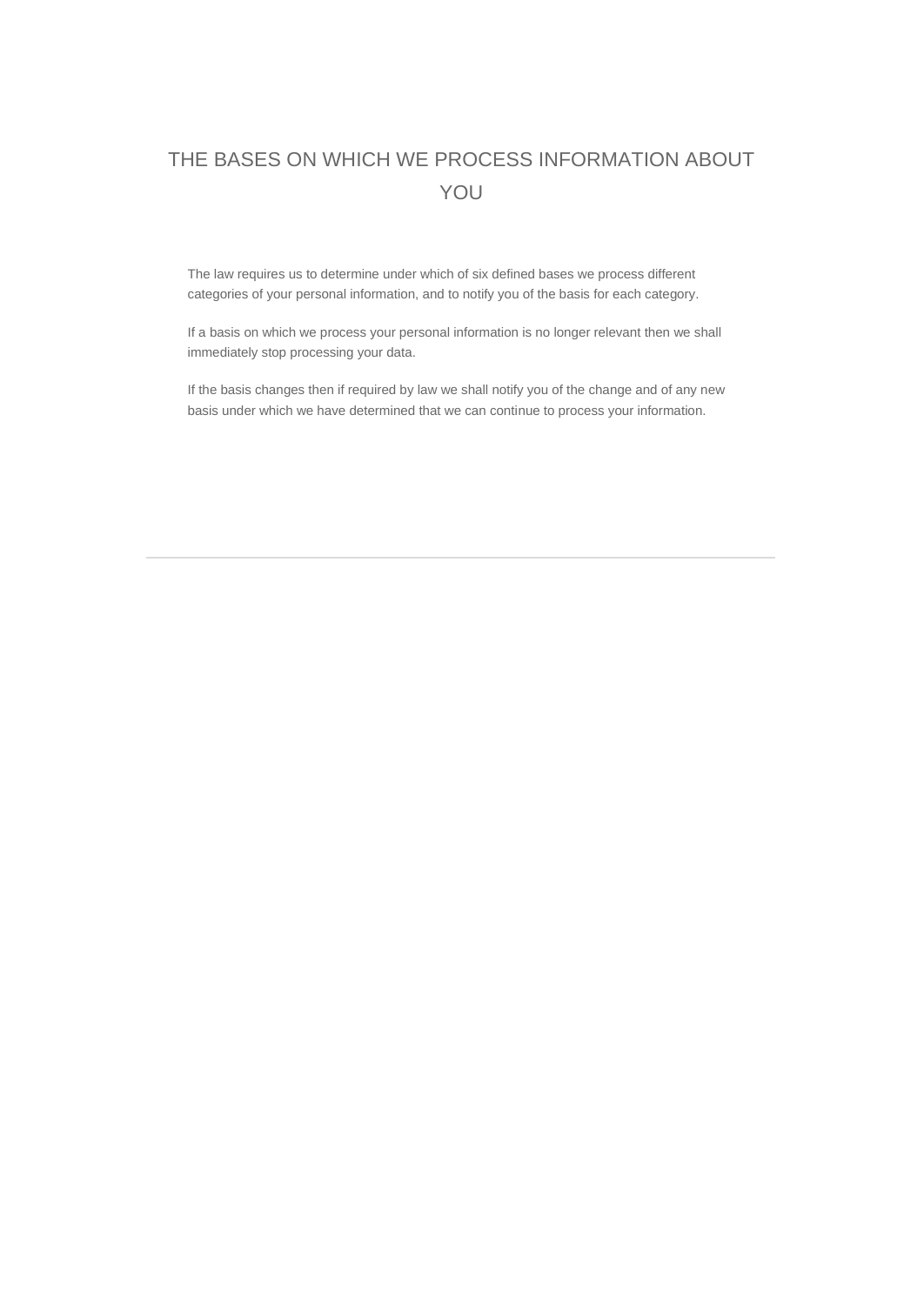# 1. INFORMATION WE PROCESS BECAUSE WE HAVE A CONTRACTUAL OBLIGATION WITH YOU

When you create an account on our website, buy a product or service from us, or otherwise agree to our terms and conditions, a contract is formed between you and us.

In order to carry out our obligations under that contract we must process the information you give us. Some of this information may be personal information.

We may use it in order to:

1.1. verify your identity for security purposes

1.2. sell products to you

1.3. provide you with our services

1.4. provide you with suggestions and advice on products, services and how to obtain the most from using our website

We process this information on the basis there is a contract between us, or that you have requested we use the information before we enter into a legal contract.

Additionally, we may aggregate this information in a general way and use it to provide class information, for example to monitor our performance with respect to a particular service we provide. If we use it for this purpose, you as an individual will not be personally identifiable.

We shall continue to process this information until the contract between us ends or is terminated by either party under the terms of the contract.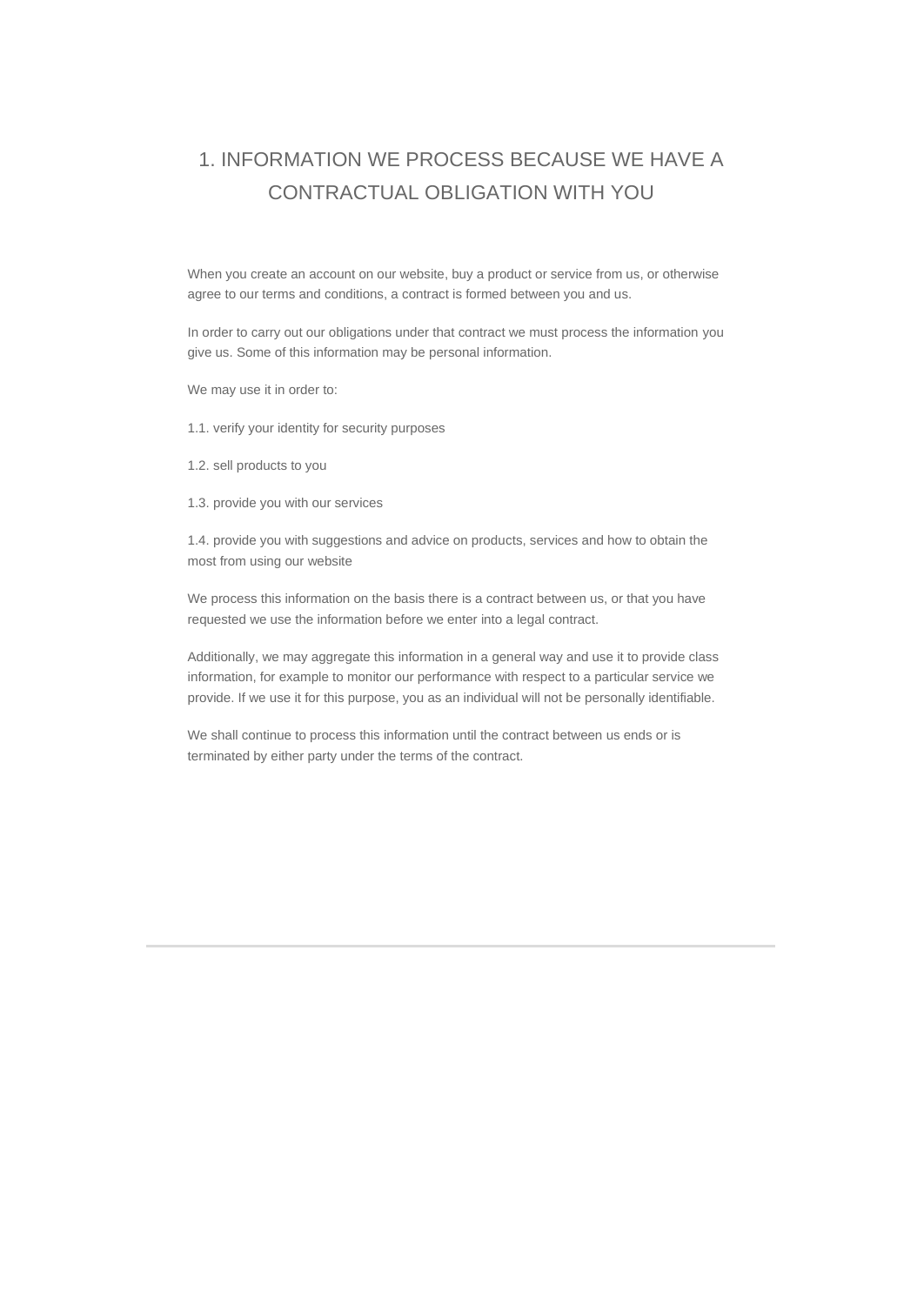#### 2. INFORMATION WE PROCESS WITH YOUR CONSENT

Through certain actions when otherwise there is no contractual relationship between us, such as when you browse our website or ask us to provide you more information about our business, including job opportunities and or our products and services, you provide your consent to us to process information that may be personal information.

Wherever possible, we aim to obtain your explicit consent to process this information, for example, by asking you to agree to our use of cookies.

Sometimes you might give your consent implicitly, such as when you send us a message by e-mail to which you would reasonably expect us to reply.

Except where you have consented to our use of your information for a specific purpose, we do not use your information in any way that would identify you personally. We may aggregate it in a general way and use it to provide class information, for example to monitor the performance of a particular page on our website.

If you have given us explicit permission to do so, we may from time to time pass your name and contact information to selected associates whom we consider may provide services or products you would find useful.

We continue to process your information on this basis until you withdraw your consent or it can be reasonably assumed that your consent no longer exists.

You may withdraw your consent at any time by instructing us info@marcrist.com. However, if you do so, you may not be able to use our website or our services further.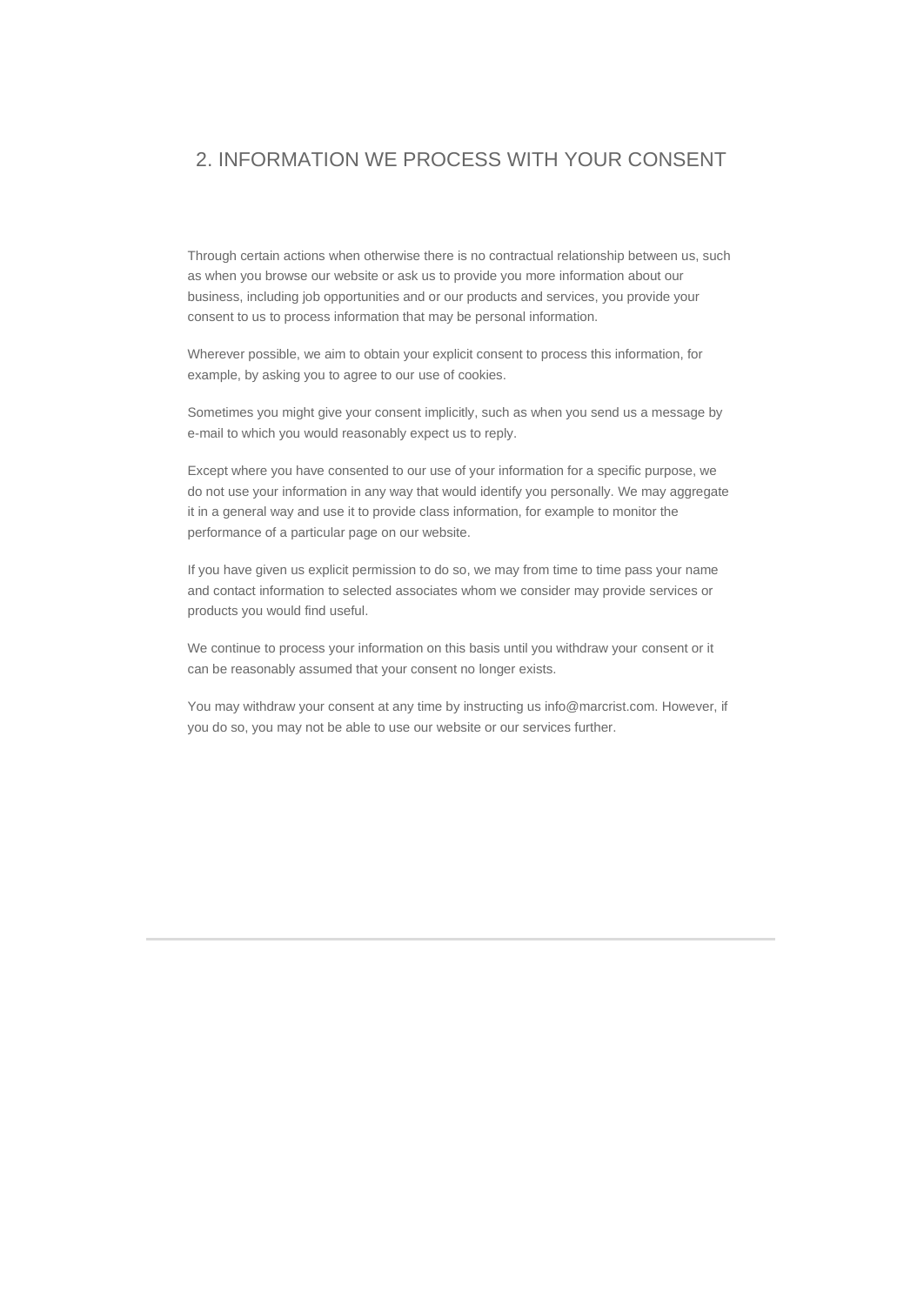# 3. INFORMATION WE PROCESS FOR THE PURPOSES OF LEGITIMATE INTERESTS

We may process information on the basis there is a legitimate interest, either to you or to us, of doing so.

Where we process your information on this basis, we do after having given careful consideration to:

- whether the same objective could be achieved through other means.
- whether processing (or not processing) might cause you harm.
- whether you would expect us to process your data, and whether you would, in the round, consider it reasonable to do so.

For example, we may process your data on this basis for the purposes of:

- record-keeping for the proper and necessary administration of our website and other business activities.
- responding to unsolicited communication from you to which we believe you would expect a response.
- protecting and asserting the legal rights of any party
- insuring against or obtaining professional advice that is required to manage business risk.
- protecting your interests where we believe we have a duty to do so.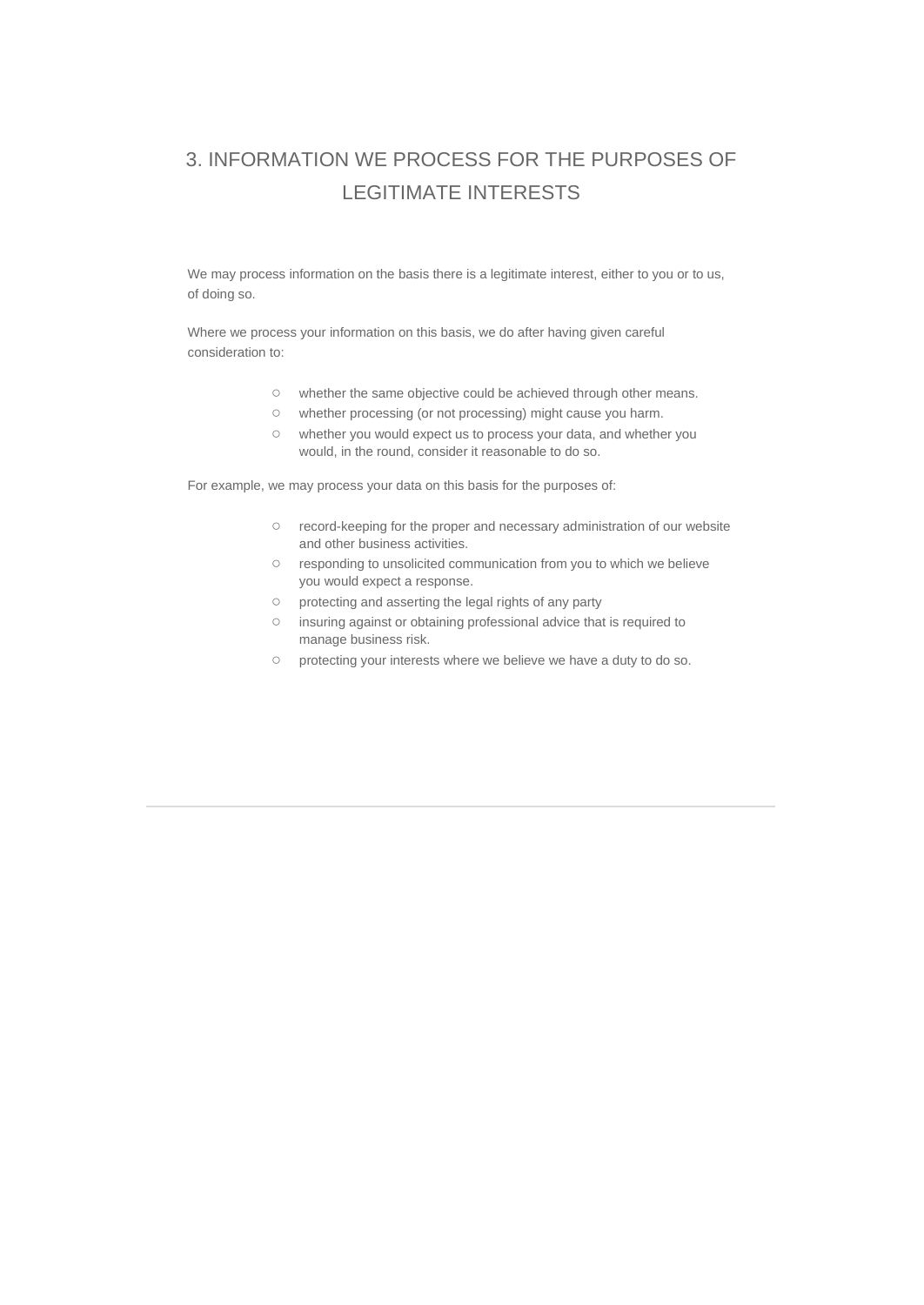# 4. INFORMATION WE PROCESS BECAUSE WE HAVE A LEGAL **OBLIGATION**

We are subject to the law like everyone else. Sometimes, we must process your information in order to comply with a statutory obligation.

For example, we may be required to give information to legal authorities if they so request or if they have the proper authorisation such as a search warrant or court order.

This may include your personal information.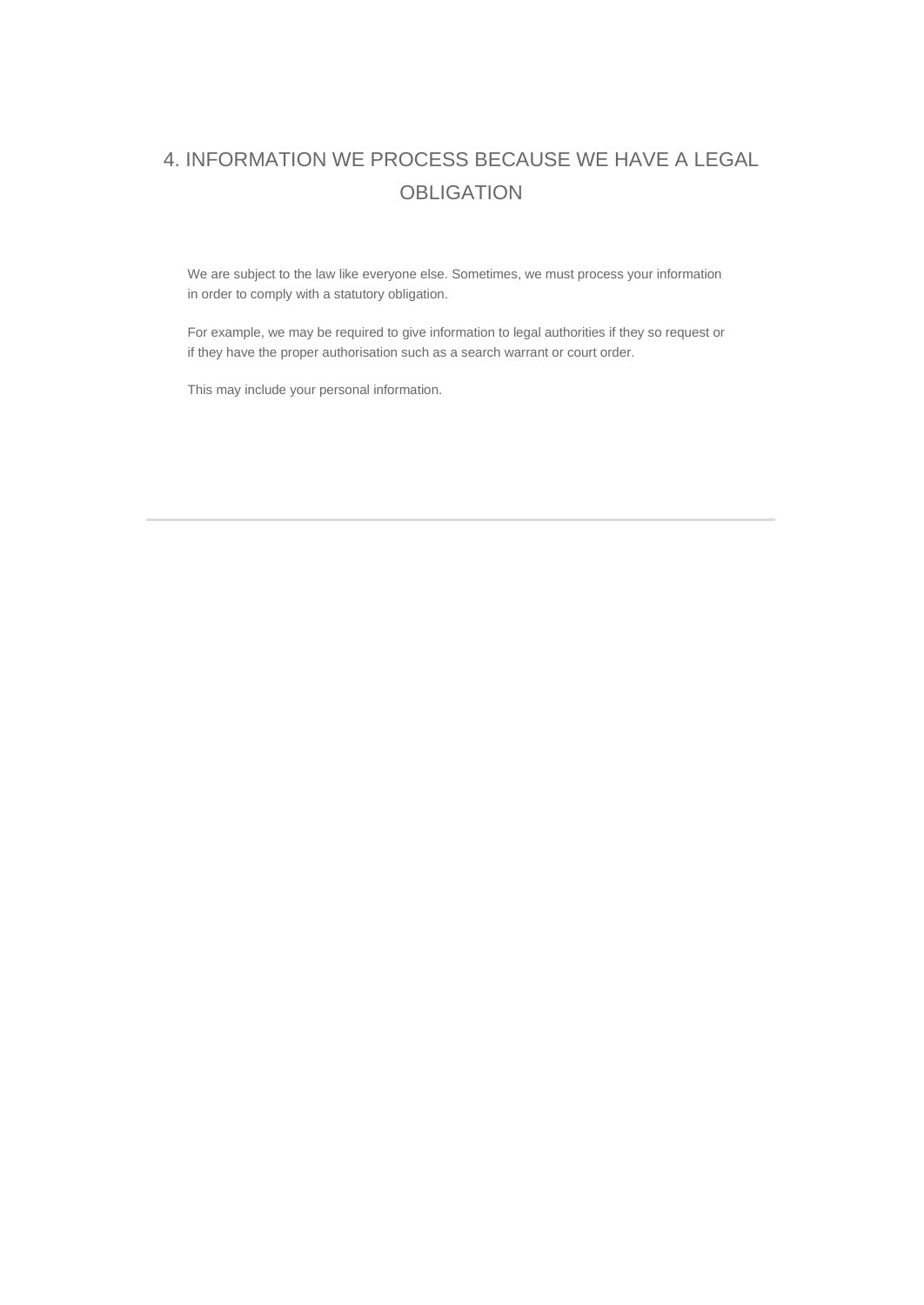# 5. INFORMATION PROVIDED ON THE UNDERSTANDING THAT IT WILL BE SHARED WITH A THIRD PARTY

Our website allows you to post information with a view to that information being read, copied, downloaded, or used by other people.

Examples include:

5.1. posting a message our forum

5.2. tagging an image

5.3. clicking on an icon next to another visitor's message to convey your agreement, disagreement or thanks In posting personal information, it is up to you to satisfy yourself about the privacy level of every person who might use it.

In posting personal information, it is up to you to satisfy yourself about the privacy level of every person who might use it.

We do not specifically use this information except to allow it to be displayed or shared.

We do store it, and we reserve a right to use it in the future in any way we decide.

Once your information enters the public domain, we have no control over what any individual third party may do with it. We accept no responsibility for their actions at any time.

Provided your request is reasonable and there is no legal basis for us to retain it, then at our discretion we may agree to your request to delete personal information that you have posted. You can make a request by contacting us at info@marcrist.com.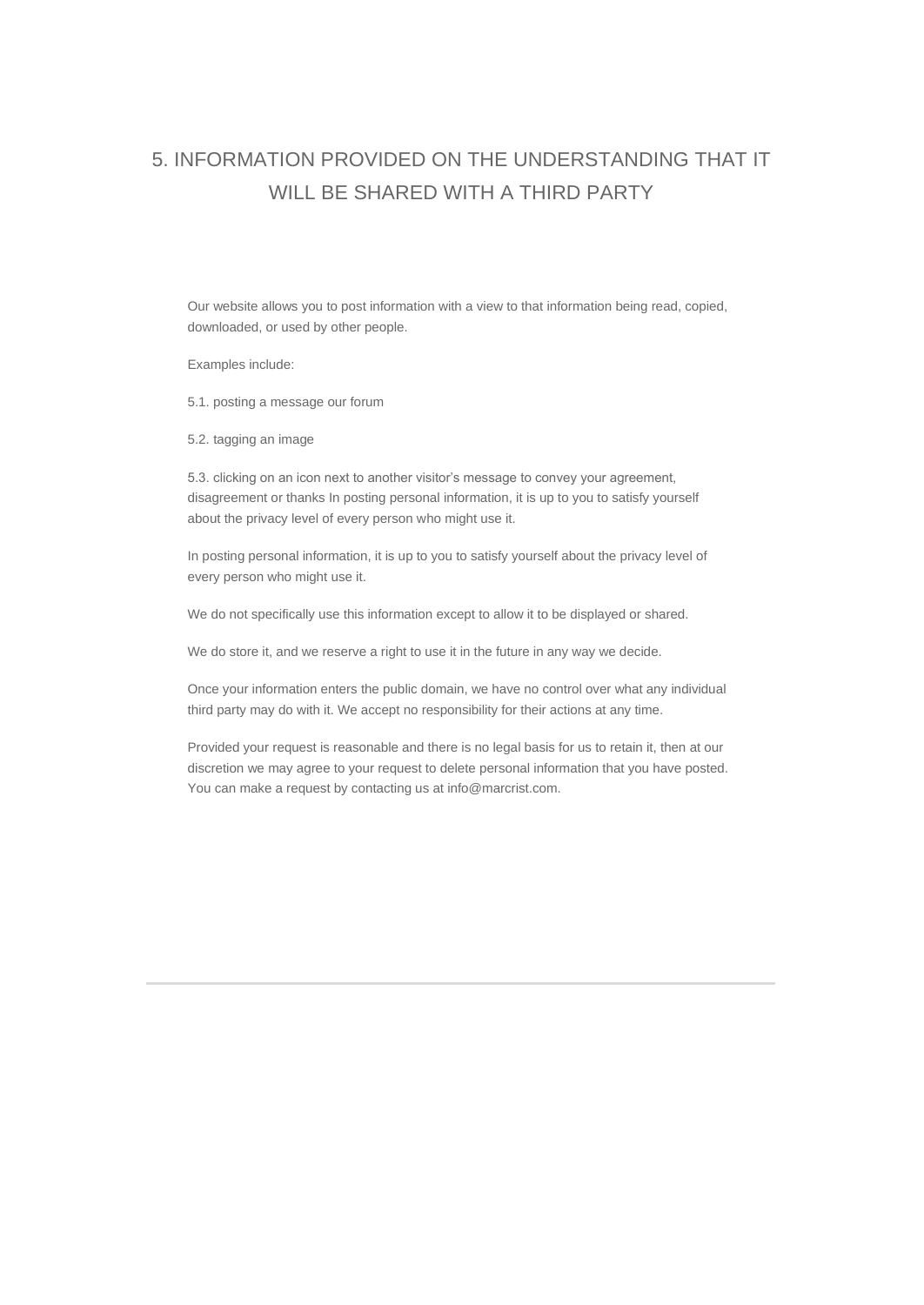#### 6. COMPLAINTS REGARDING CONTENT ON OUR WEBSITE

We attempt to moderate user generated content, but we are not always able to do so as soon as that content is published.

If you complain about any of the content on our website, we shall investigate your complaint.

If we feel it is justified or if we believe the law requires us to do so, we shall remove the content while we investigate.

Free speech is a fundamental right, so we have to make a judgment as to whose right will be obstructed: yours, or that of the person who posted the content that offends you.

If we think your complaint is vexatious or without any basis, we shall not correspond with you about it.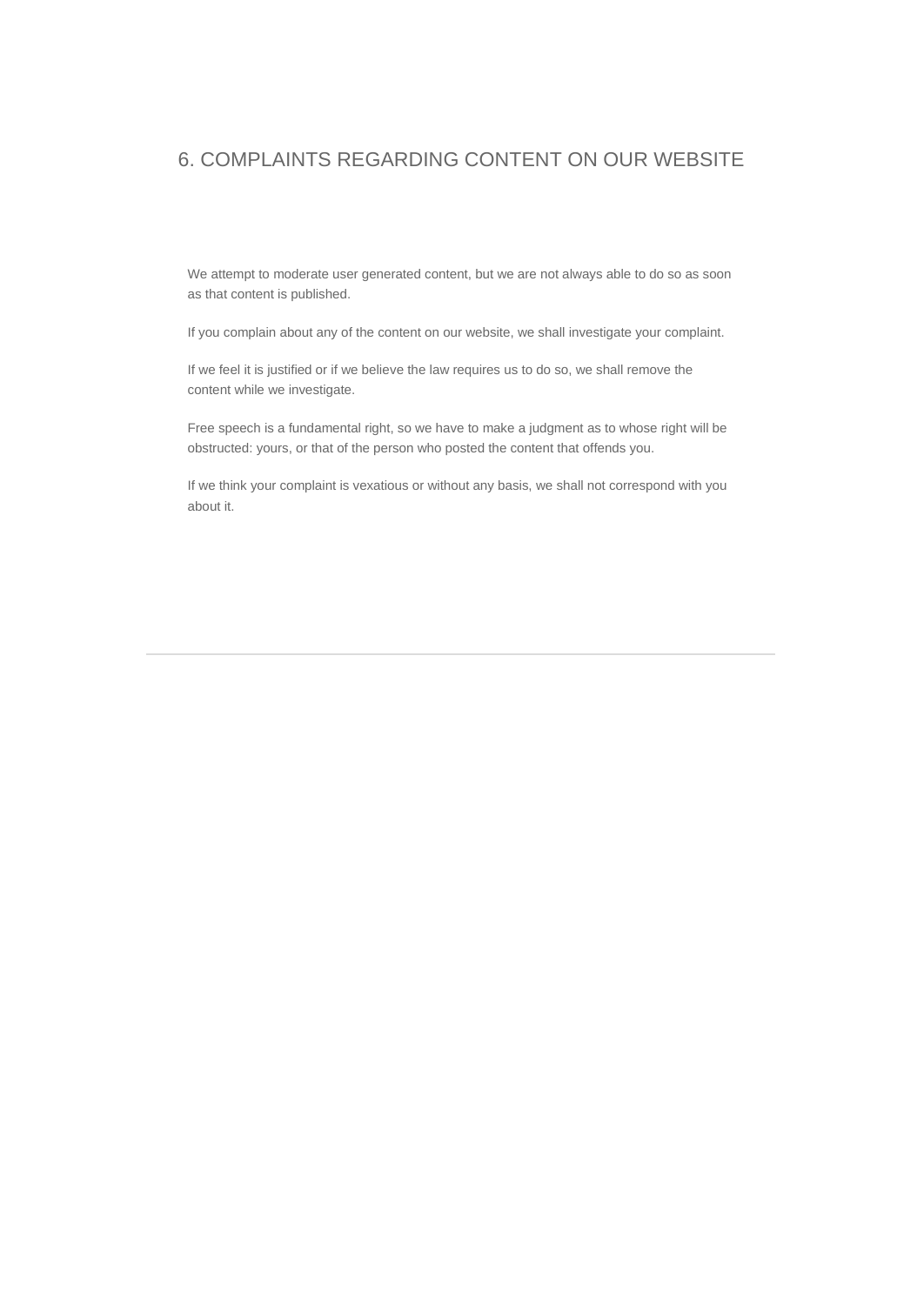### 7. INFORMATION RELATING TO YOUR METHOD OF PAYMENT

Payment information is never taken by us or transferred to us either through our website or otherwise. Our employees and contractors never have access to it.

At the point of payment, you are transferred to a secure page on the website of WorldPay or some other reputable payment service provider. That page may be branded to look like a page on our website, but it is not controlled by us.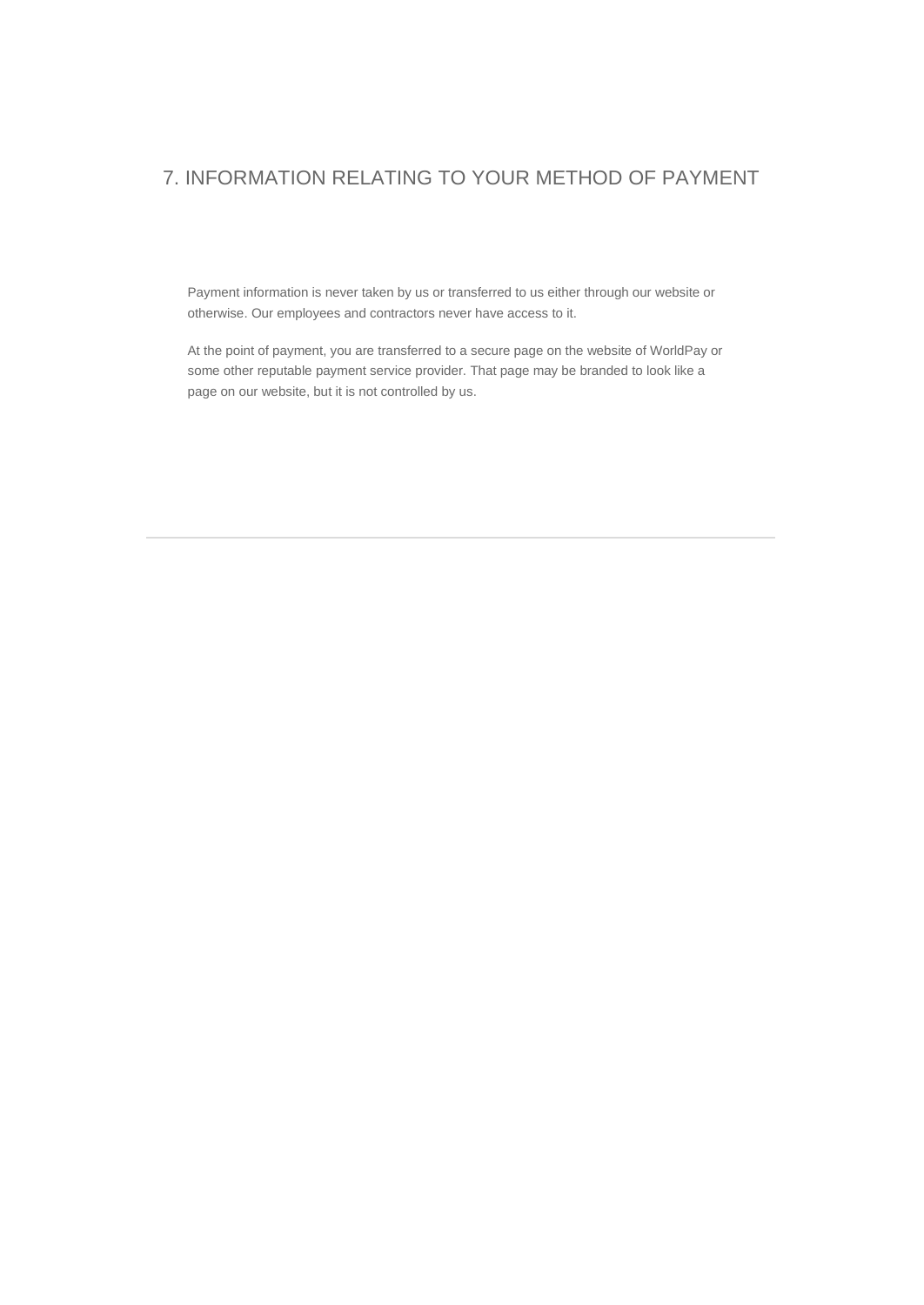### 8. INFORMATION ABOUT YOUR DIRECT DEBIT

When you agree to set up a direct debit arrangement, the information you give to us is passed to our own bank HSBC for processing according to our instructions. We do keep a copy.

We keep this information only for the duration of the direct debit arrangement.

We are registered under the direct debit guarantee scheme. This provides for the customer's bank to refund disputed payments without question, pending further investigation. Direct debits can only be set up for payments to beneficiaries that are approved originators of direct debits. In order to be approved, these beneficiaries are subjected to careful vetting procedures. Once approved, they are required to give indemnity guarantees through their banks.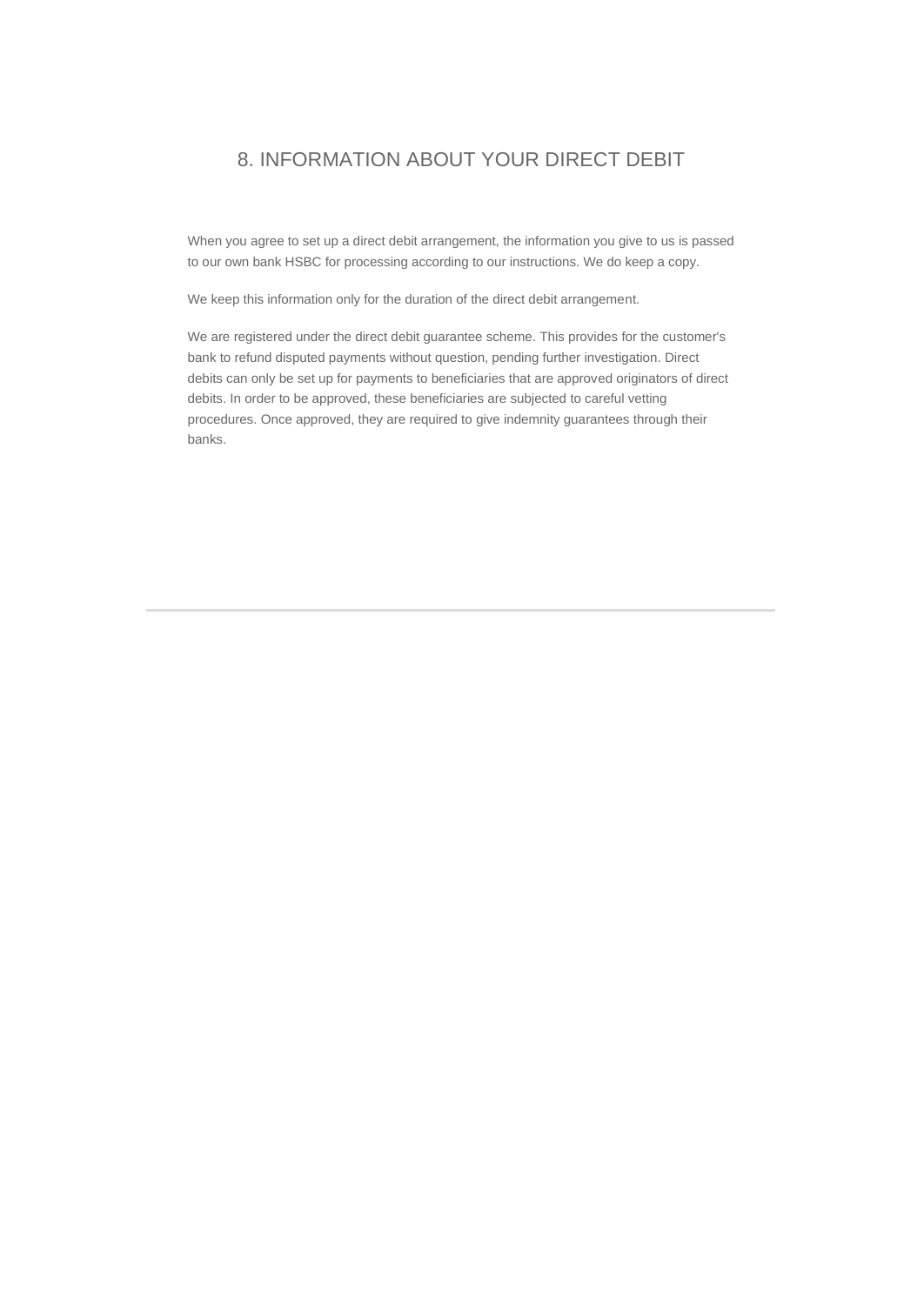#### 9. JOB APPLICATION AND EMPLOYMENT

If you send us information in connection with a job application, we may keep it for up to three years in case we decide to contact you at a later date.

If we employ you, we collect information about you and your work from time to time throughout the period of your employment. This information will be used only for purposes directly relevant to your employment. After your employment has ended, we will keep your file for six years before destroying or deleting it.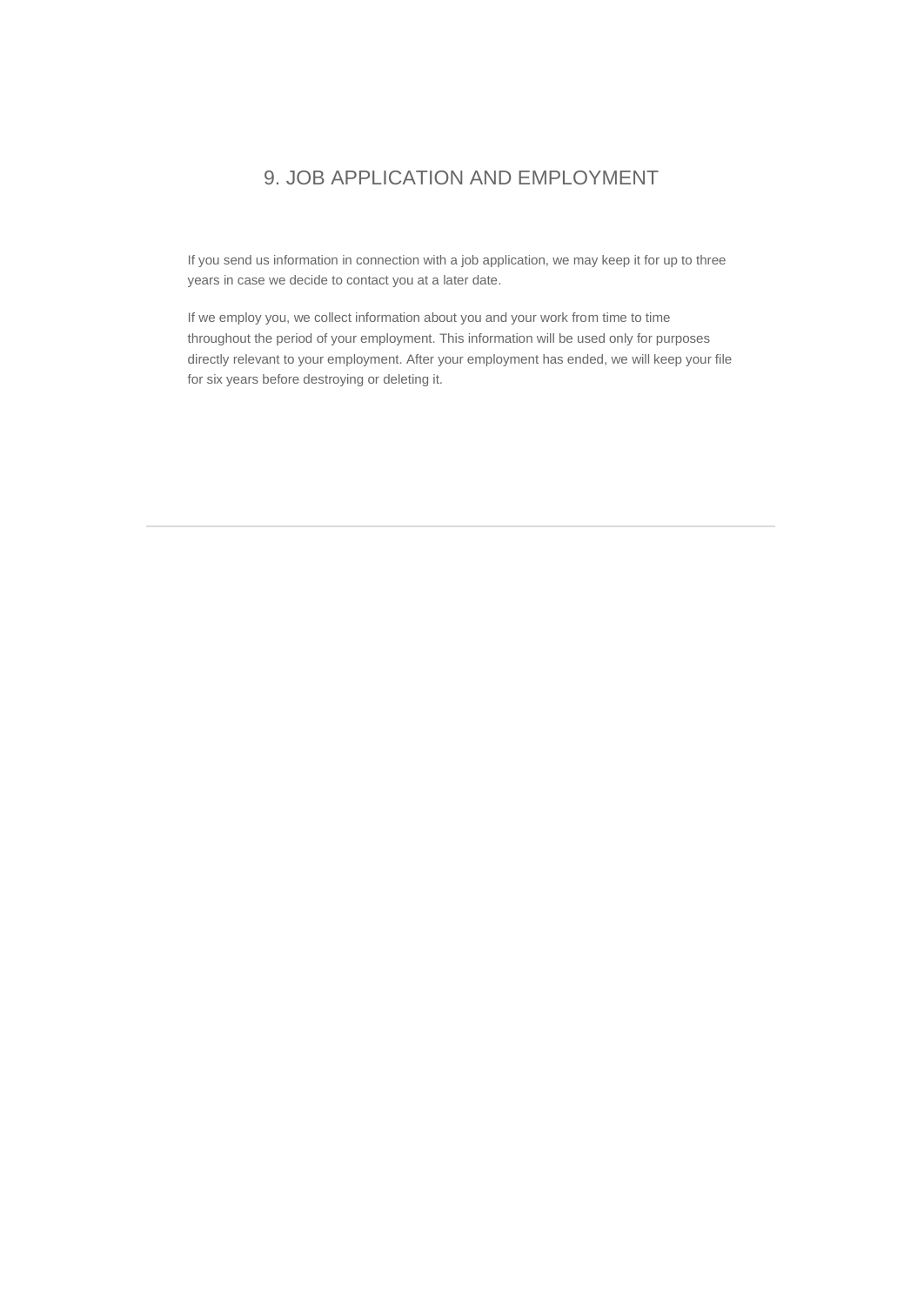### 10. SENDING A MESSAGE TO OUR SUPPORT TEAM

When you contact us, whether by telephone, through our website or by e-mail, we collect the data you have given to us in order to reply with the information you need.

We record your request and our reply in order to increase the efficiency of our business.

We keep personally identifiable information associated with your message, such as your name and email address so as to be able to track our communications with you to provide a high quality service.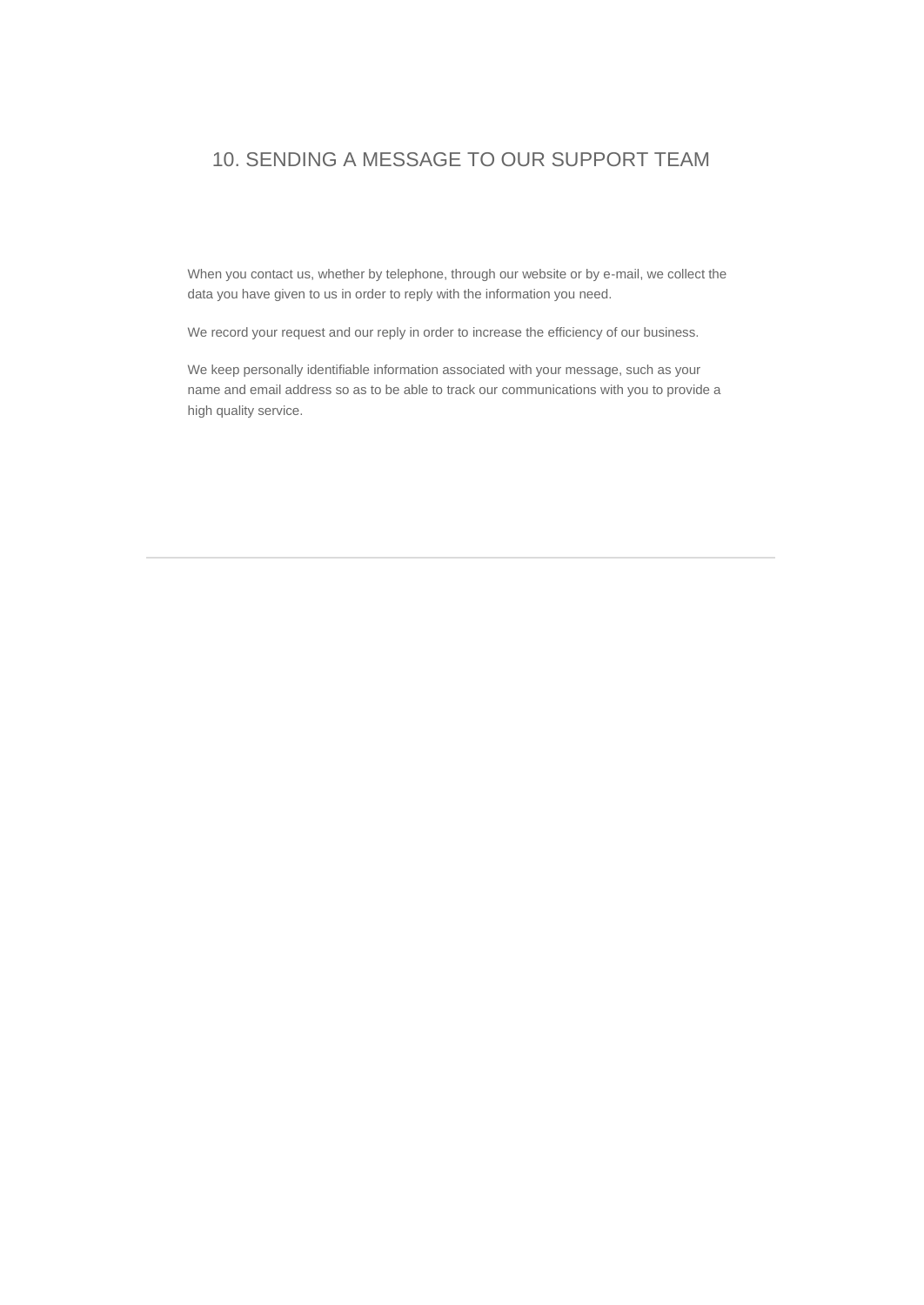#### 11. COMPLAINING

When we receive a complaint, we record all the information you have given to us.

We use that information to resolve your complaint.

If your complaint reasonably requires us to contact some other person, we may decide to give to that other person some of the information contained in your complaint. We do this as infrequently as possible, but it is a matter for our sole discretion as to whether we do give information, and if we do, what that information is.

We may also compile statistics showing information obtained from this source to assess the level of service we provide, but not in a way that could identify you or any other person.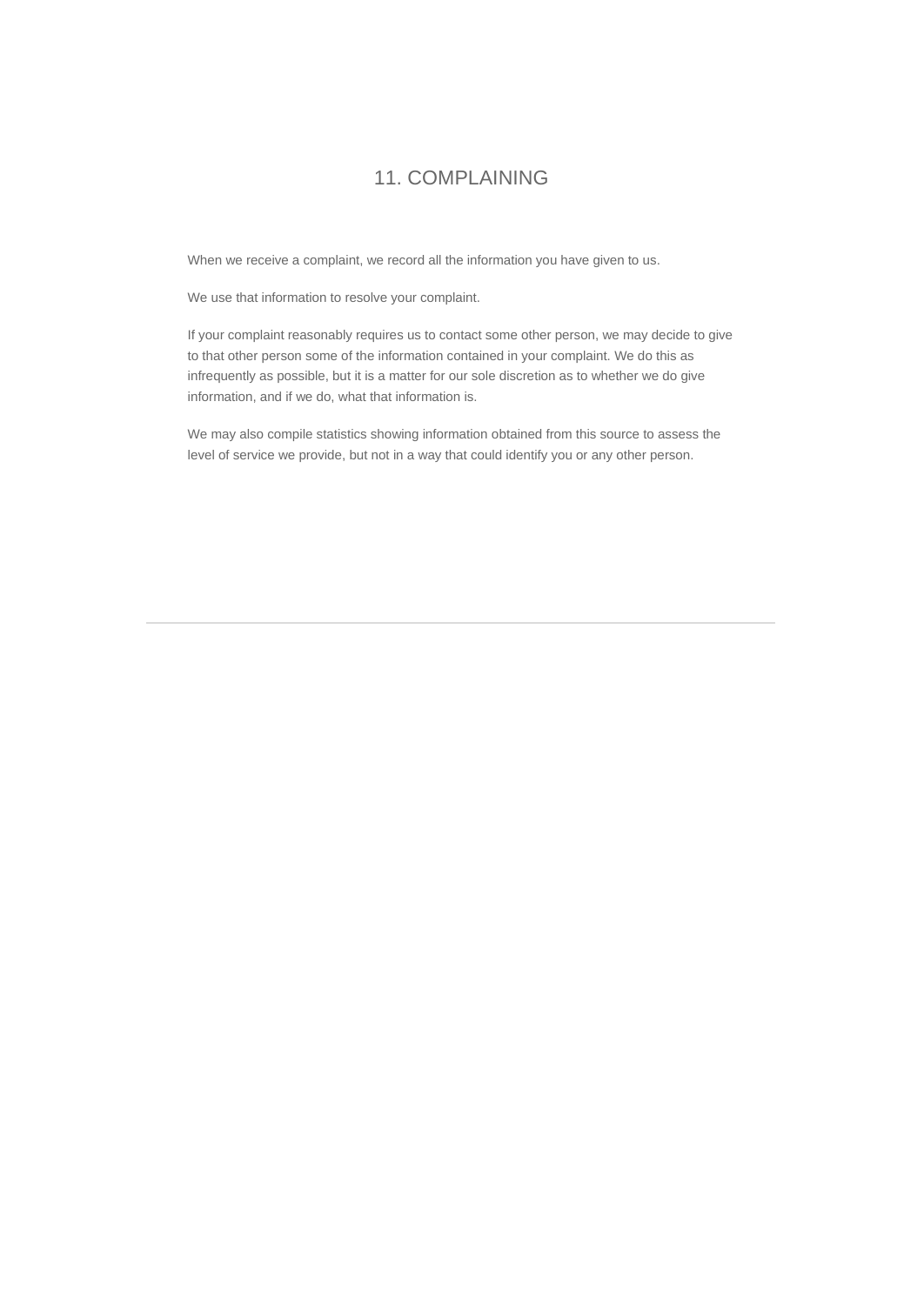#### 12. AFFILIATE AND BUSINESS PARTNER INFORMATION

This is information given to us by you in your capacity as an affiliate of us or as a business partner.

It allows us to recognise visitors that you have referred to us, and to credit to you commission due for such referrals. It also includes information that allows us to transfer commission to you.

The information is not used for any other purpose.

We undertake to preserve the confidentiality of the information and of the terms of our relationship.

We expect any affiliate or partner to agree to reciprocate this policy.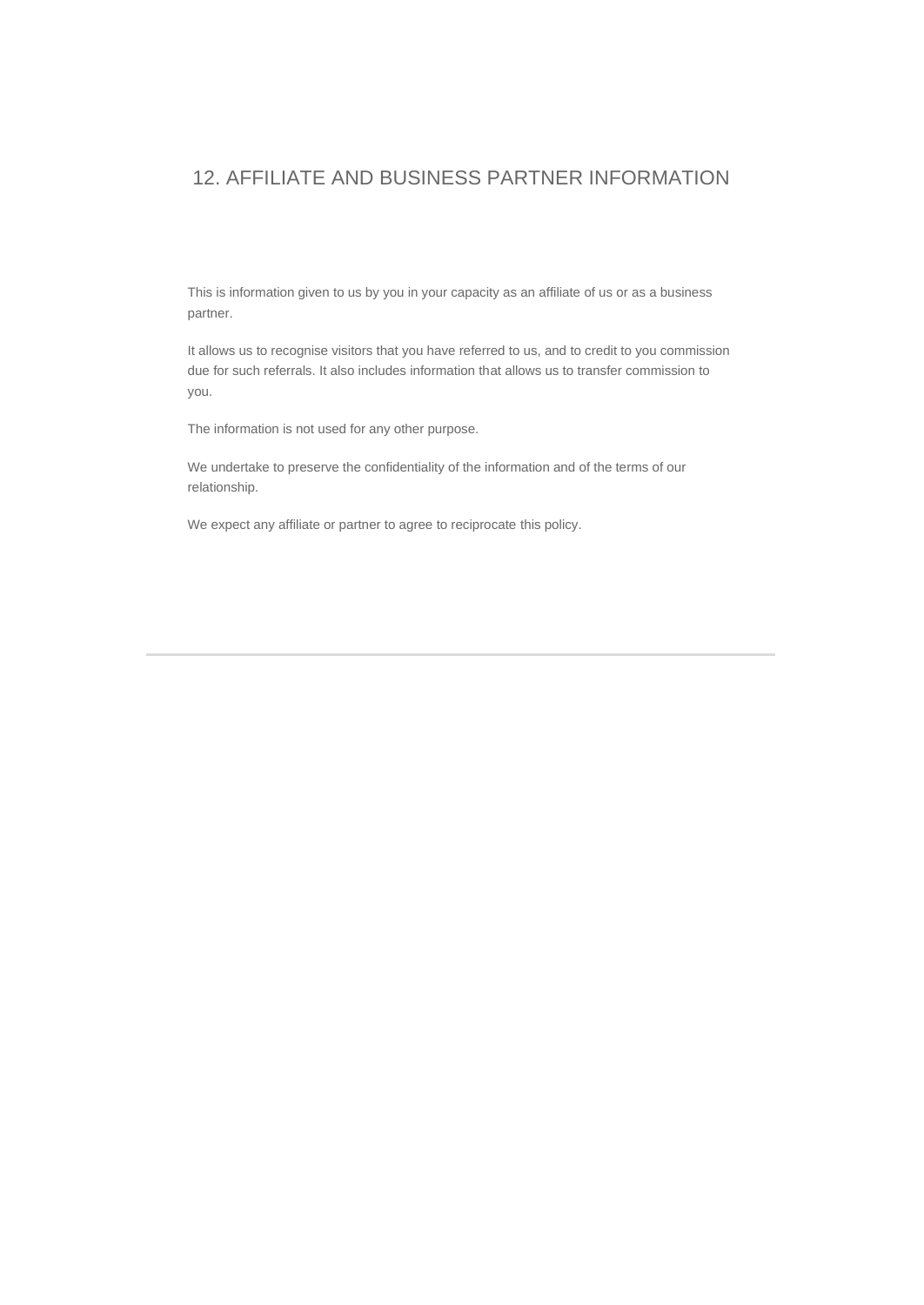## **USE OF INFORMATION WE COLLECT THROUGH AUTOMATED SYSTEMS WHEN YOU VISIT OUR WEBSITE**

### 13. COOKIES

Cookies are small text files that are placed on your computer's hard drive by your web browser when you visit any website. They allow information gathered on one web page to be stored until it is needed for use on another, allowing a website to provide you with a personalised experience and the website owner with statistics about how you use the website so that it can be improved.

Some cookies may last for a defined period of time, such as one day or until you close your browser. Others last indefinitely.

Your web browser should allow you to delete any you choose. It also should allow you to prevent or limit their use.

Our website uses cookies. They are placed by software that operates on our servers, and by software operated by third parties whose services we use.

When you first visit our website, we ask you whether you wish us to use cookies. If you choose not to accept them, we shall not use them for your visit except to record that you have not consented to their use for any other purpose.

If you choose not to use cookies or you prevent their use through your browser settings, you will not be able to use all the functionality of our website.

We use cookies in the following ways:

- 13.1. to track how you use our website
- 13.2. to record whether you have seen specific messages we display on our website
- 13.3. to keep you signed in our site
- 13.4. to record your answers to surveys and questionnaires on our site while you complete them
- 13.5. to record the conversation thread during a live chat with our support team

We provide more information about the cookies we use in our cookie policy.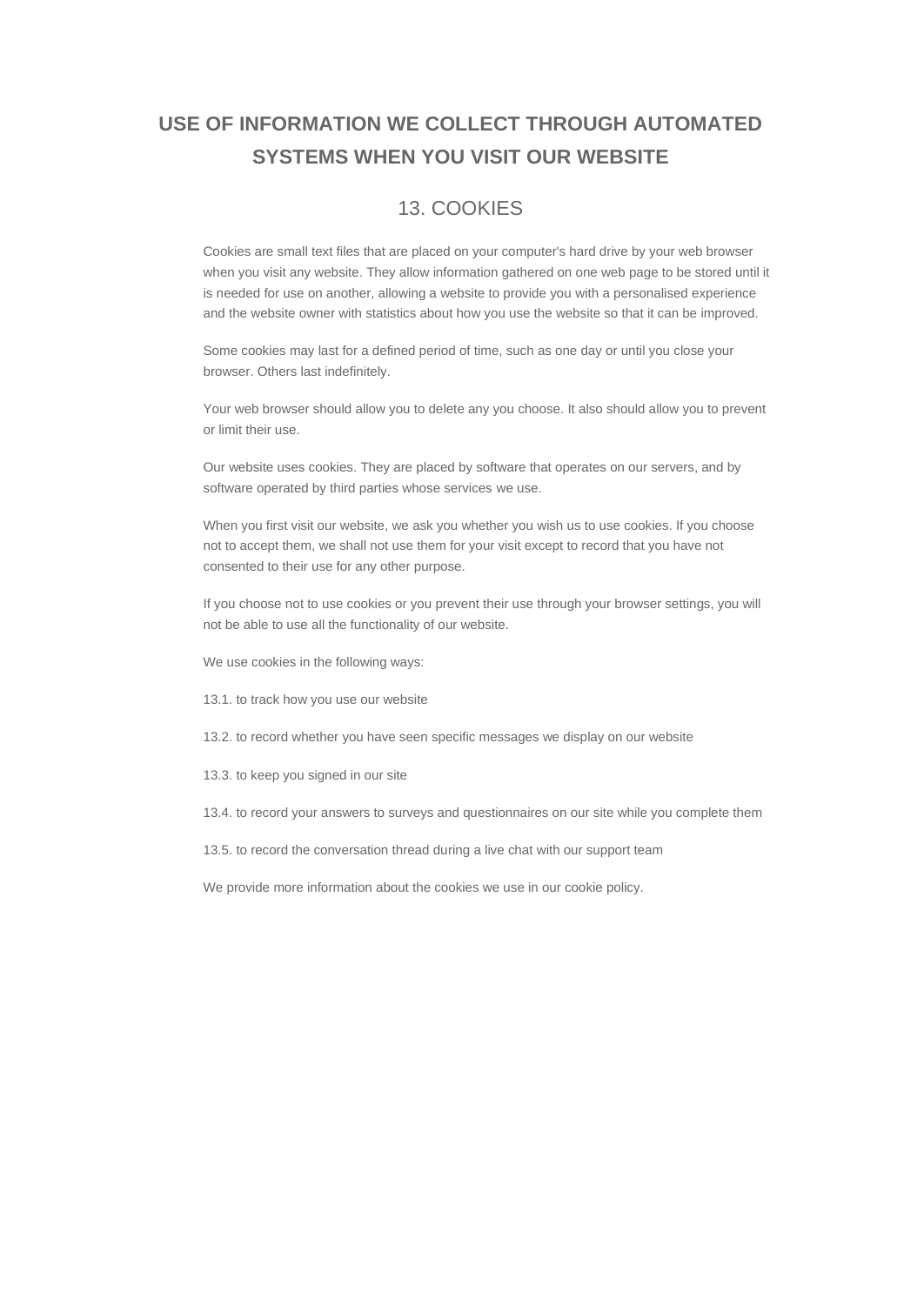### 14. PERSONAL IDENTIFIERS FROM YOUR BROWSING ACTIVITY

Requests by your web browser to our servers for web pages and other content on our website are recorded.

We record information such as your geographical location, your Internet service provider and your IP address. We also record information about the software you are using to browse our website, such as the type of computer or device and the screen resolution.

We use this information in aggregate to assess the popularity of the webpages on our website and how we perform in providing content to you.

If combined with other information we know about you from previous visits, the data possibly could be used to identify you personally, even if you are not signed in to our website.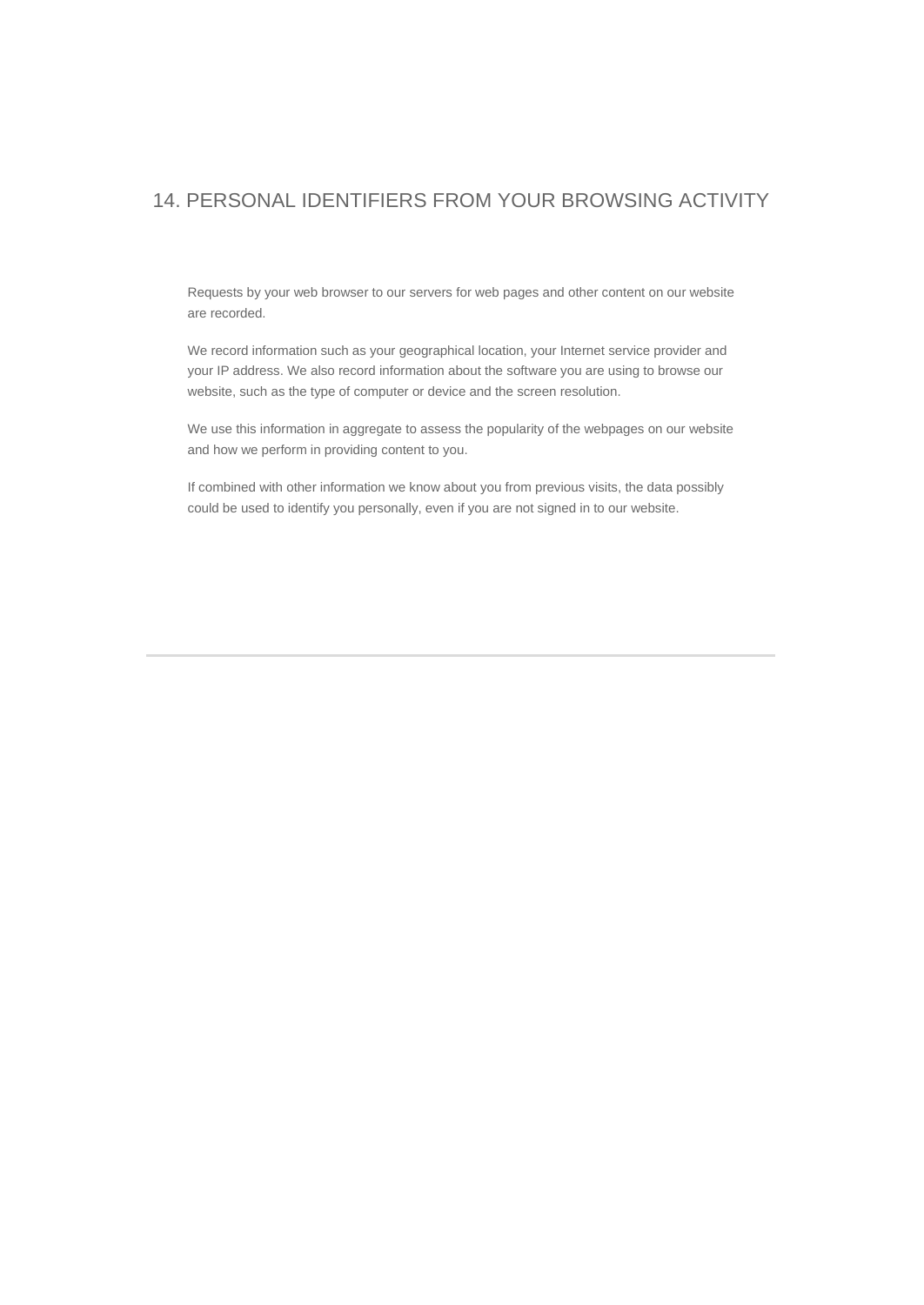### 15. OUR USE OF RE-MARKETING

Re-marketing involves placing a cookie on your computer when you browse our website in order to be able to serve to you an advert for our products or services when you visit some other website.

We may use a third party to provide us with re-marketing services from time to time. If so, then if you have consented to our use of cookies, you may see advertisements for our products and services on other websites.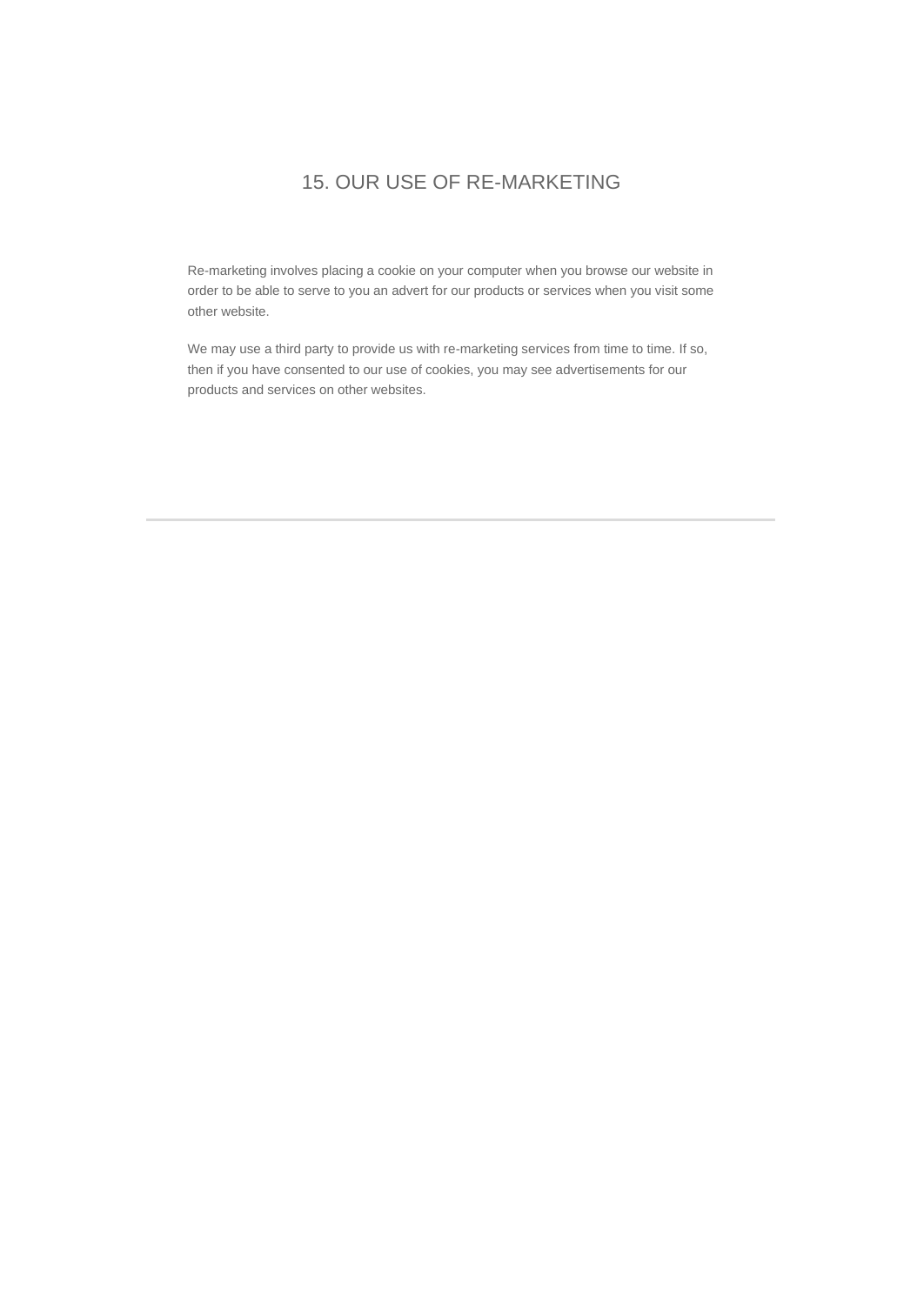#### **DISCLOSURE AND SHARING OF YOUR INFORMATION**

#### 16. INFORMATION WE OBTAIN FROM THIRD PARTIES

Although we do not disclose your personal information to any third party (except as set out in this notice), we sometimes receive data that is indirectly made up from your personal information from third parties whose services we use.

No such information is personally identifiable to you.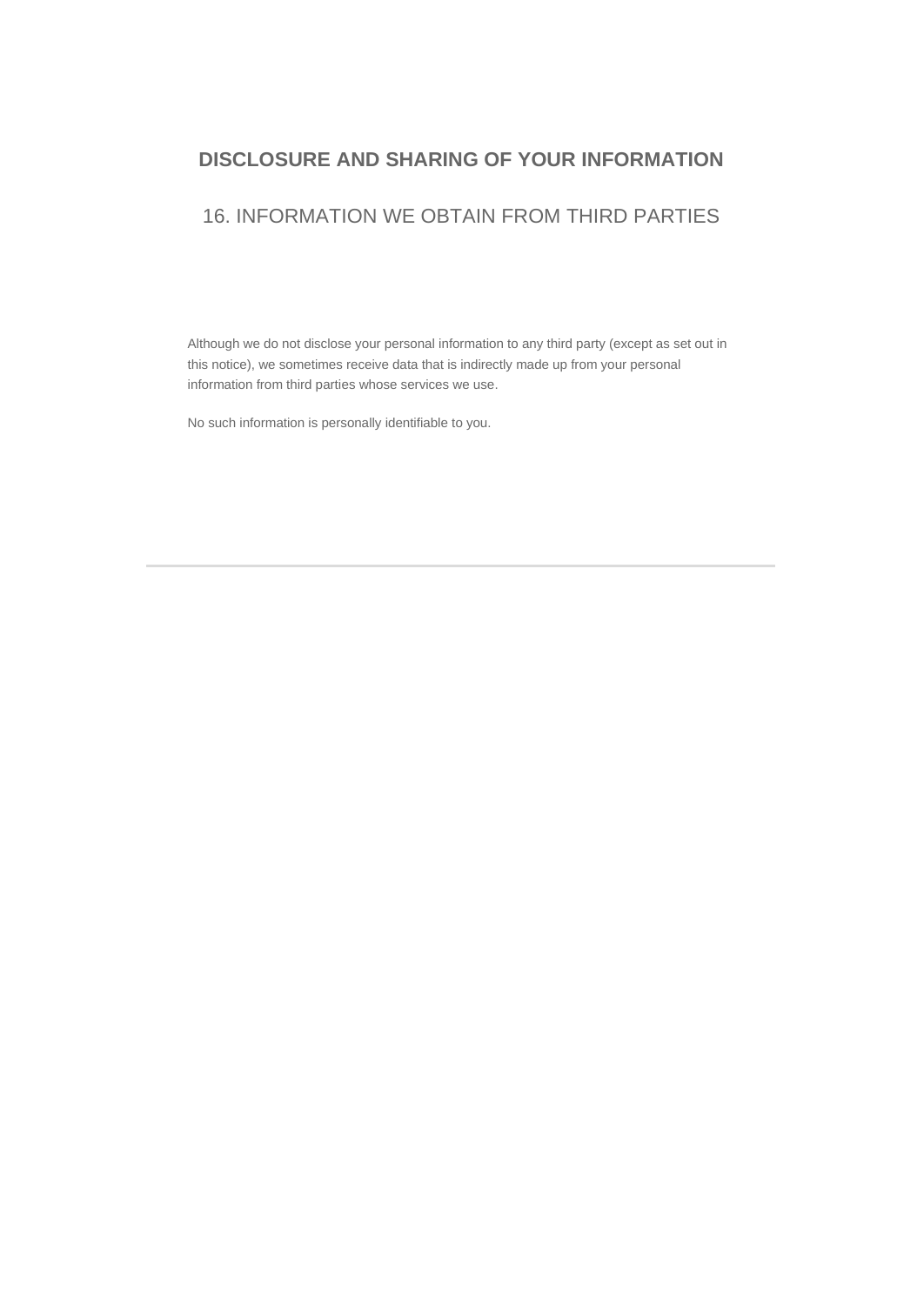### 17. THIRD PARTY ADVERTISING ON OUR WEBSITE

Third parties may advertise on our website. In doing so, those parties, their agents or other companies working for them may use technology that automatically collects information about you when their advertisement is displayed on our website.

They may also use other technology such as cookies or JavaScript to personalise the content of, and to measure the performance of their adverts.

We do not have control over these technologies or the data that these parties obtain. Accordingly, this privacy notice does not cover the information practices of these third parties.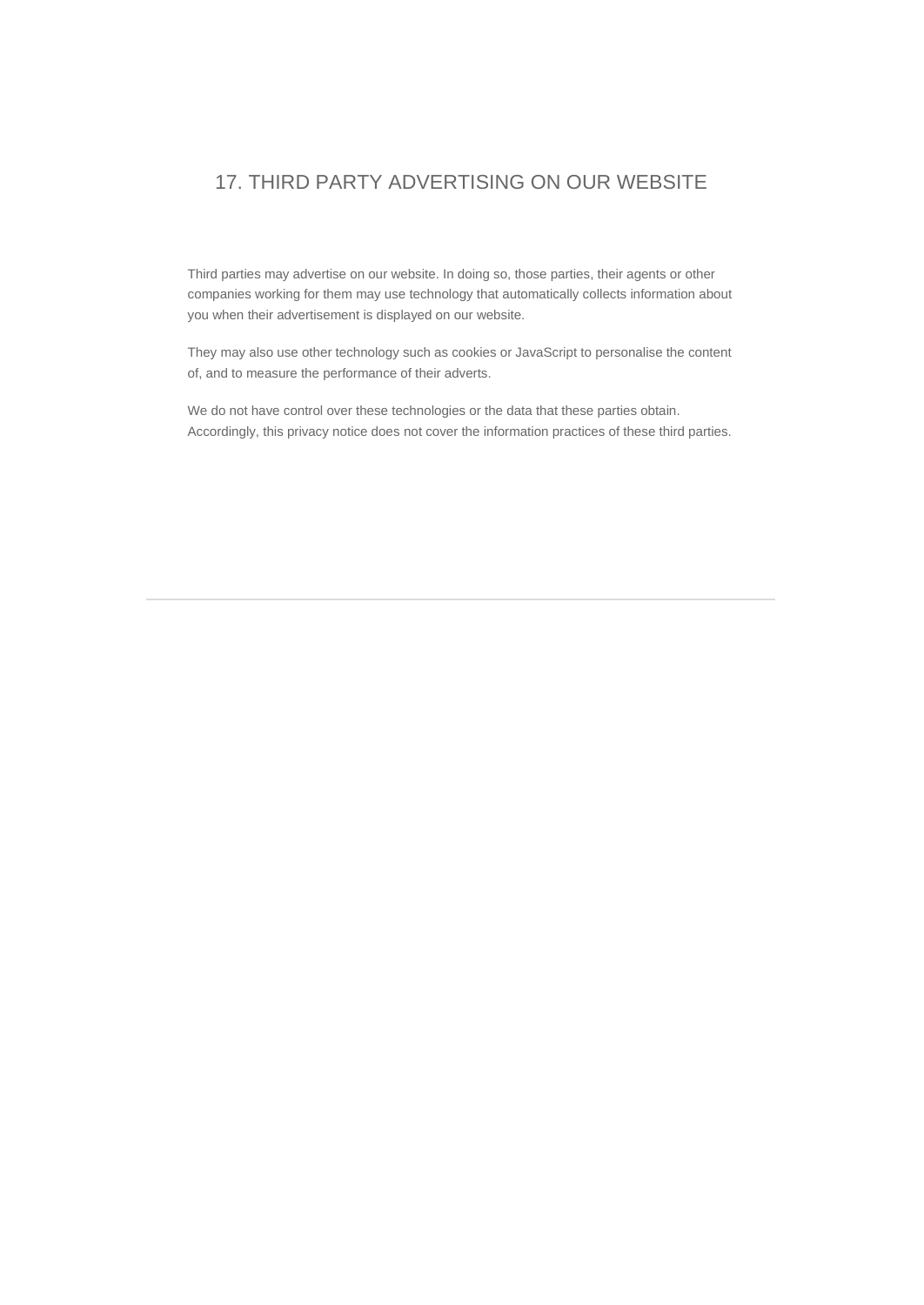## 18. CREDIT REFERENCE

To assist in combating fraud, we share information with credit reference agencies, so far as it relates to clients or customers who instruct their credit card issuer to cancel payment to us without having first provided an acceptable reason to us and given us the opportunity to refund their money.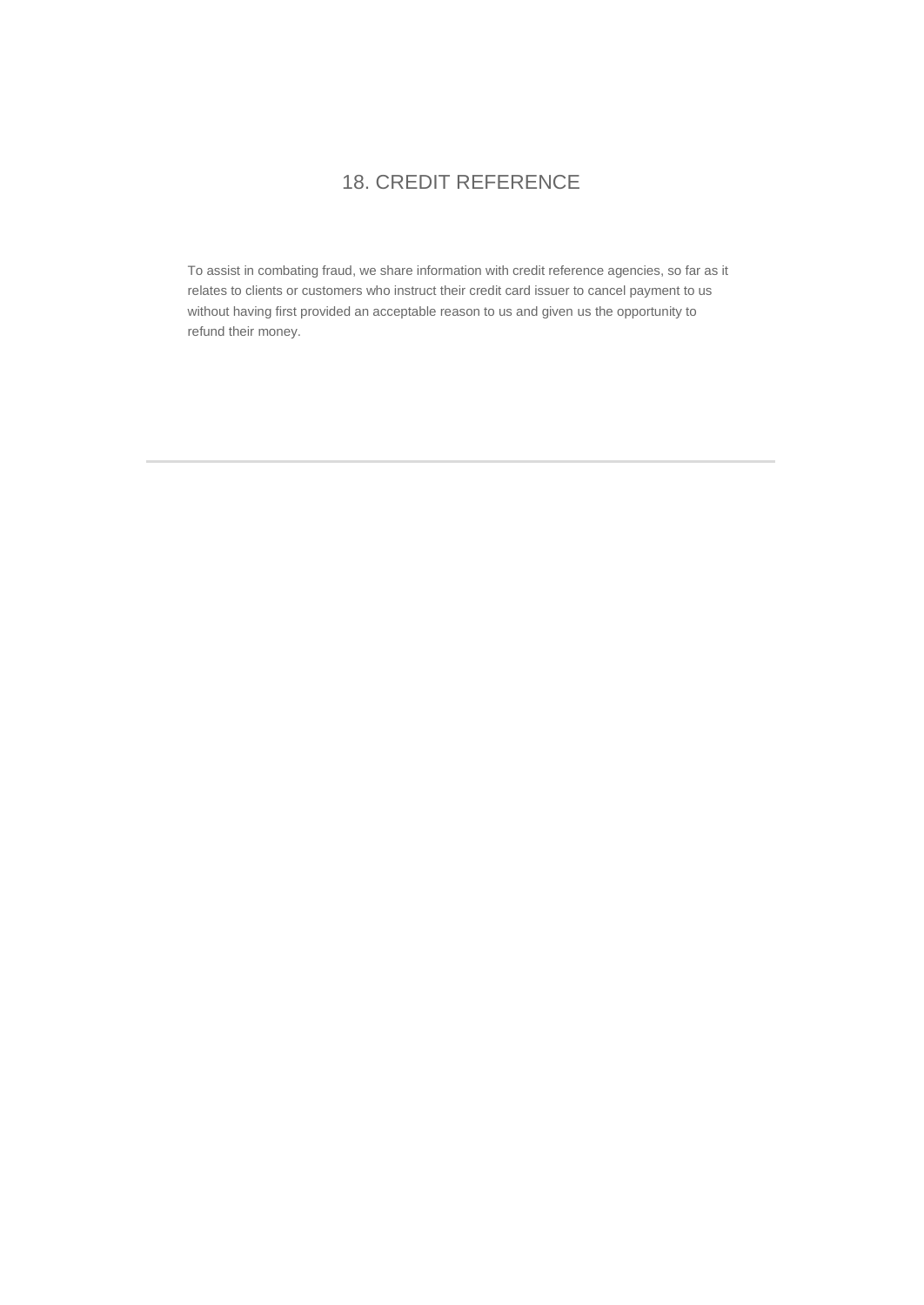# 19. DATA MAY BE PROCESSED OUTSIDE THE EUROPEAN UNION

Our websites are hosted in the European Union.

We may also use outsourced services in countries outside the European Union from time to time in other aspects of our business.

Accordingly data obtained within the UK or any other country could be processed outside the European Union.

For example, some of the software our website uses may have been developed in the United States of America or in Australia.

We use the following safeguards with respect to data transferred outside the European Union:

19.1. the processor is within the same corporate group as our business or organisation and abides by the same binding corporate rules regarding data processing.

19.2. the data protection clauses in our contracts with data processors include transfer clauses written by or approved by a supervisory authority in the European Union, United Kingdom.

19.3. we comply with a code of conduct approved by a supervisory authority in the European Union, United Kingdom.

19.4. we are certified under an approved certification mechanism as provided for in the GDPR.

19.5. both our organisation and the processor are public authorities between whom there is either a legally binding agreement or administrative arrangements approved by a supervisory authority in the European Union relating to protection of your information.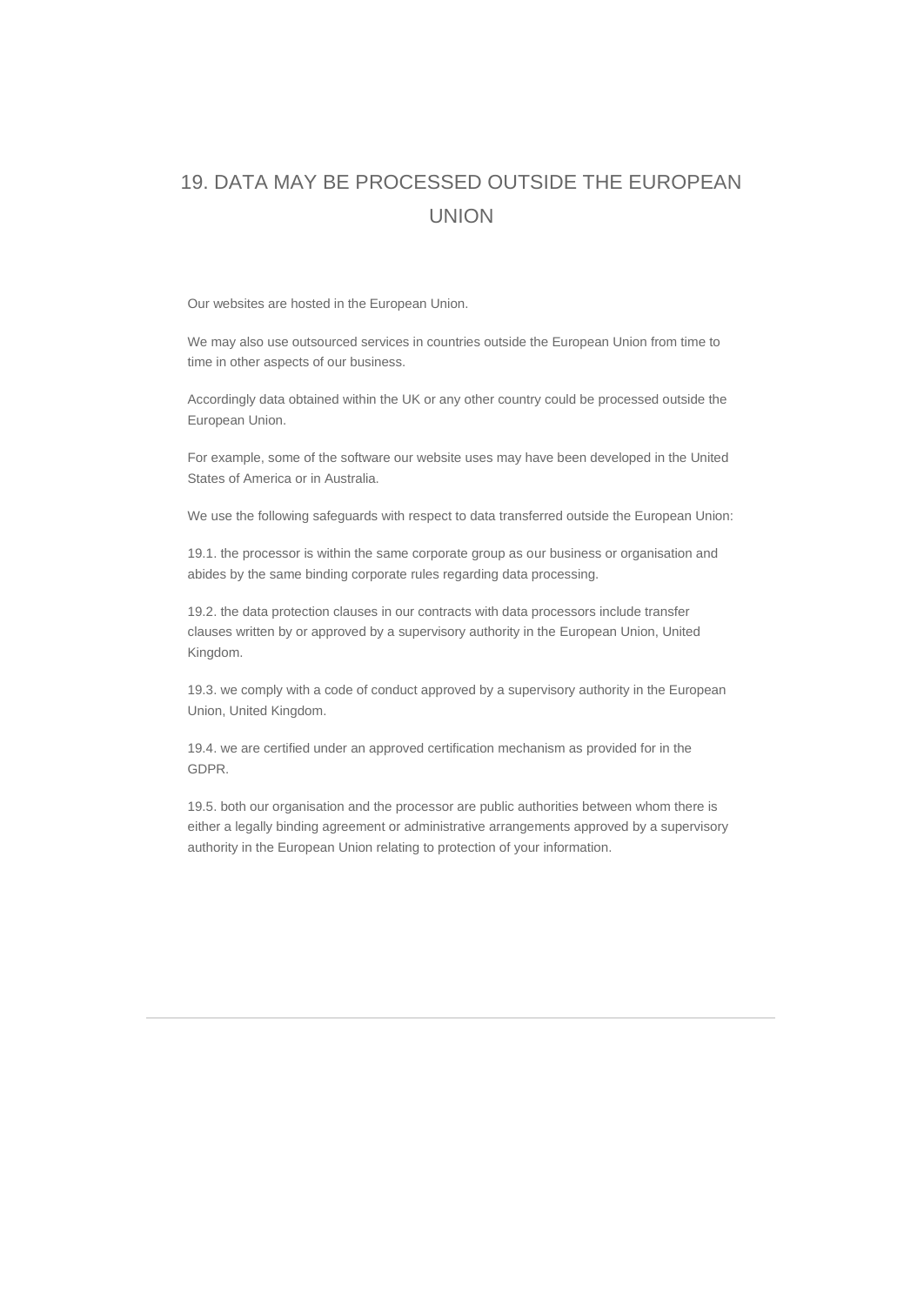#### **ACCESS TO YOUR OWN INFORMATION**

### 20. ACCESS TO YOUR PERSONAL INFORMATION

20.1. At any time you may review or update personally identifiable information that we hold about you, by signing in to your account on our website.

20.2. To obtain a copy of any information that is not provided on our website you may send us a request at info@marcrist.com.

20.3. After receiving the request, we will tell you when we expect to provide you with the information, and whether we require any fee for providing it to you.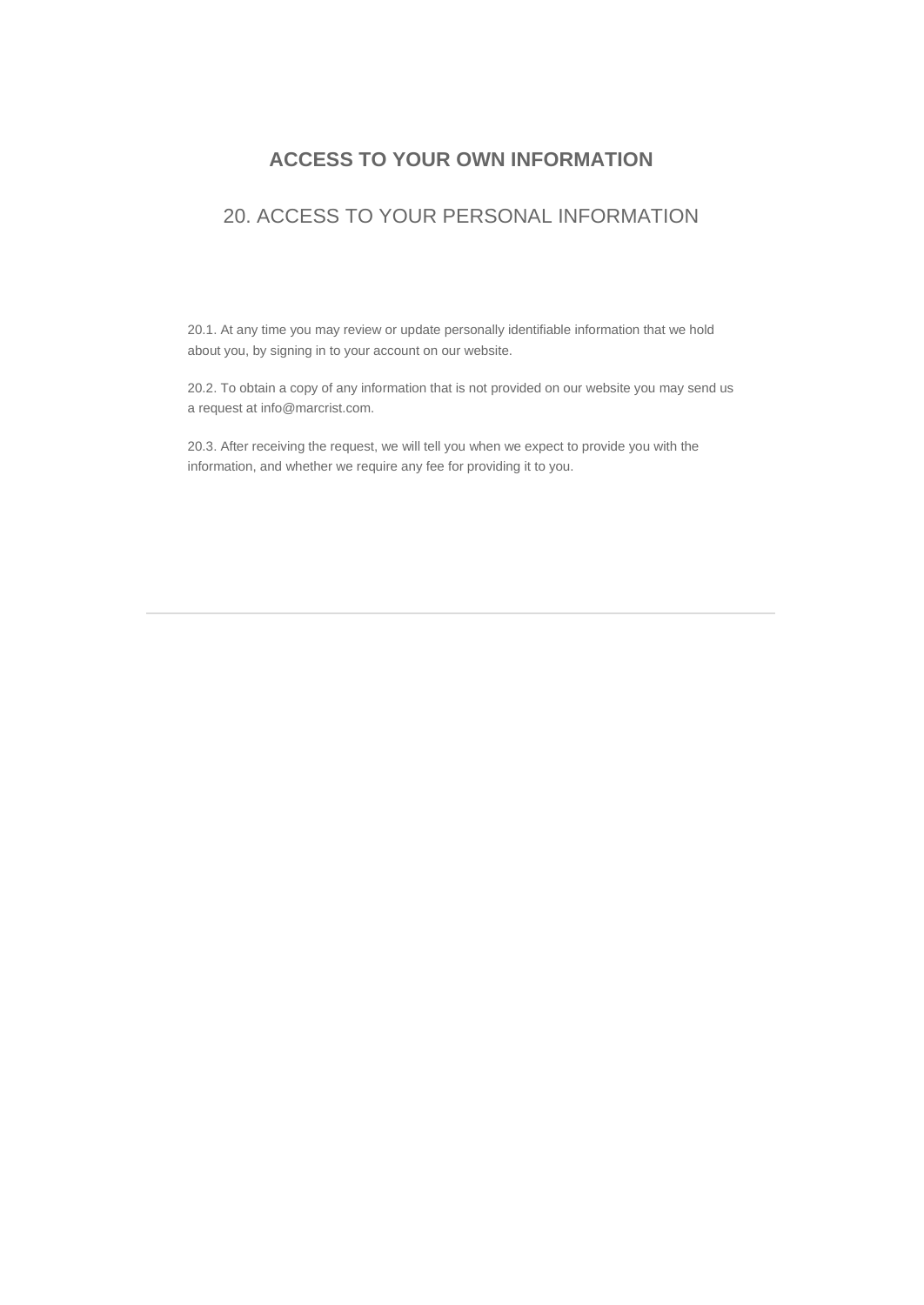## 21. REMOVAL OF YOUR INFORMATION

If you wish us to remove personally identifiable information from our website, you may contact us at info@marcrist.com.

This may limit the service we can provide to you.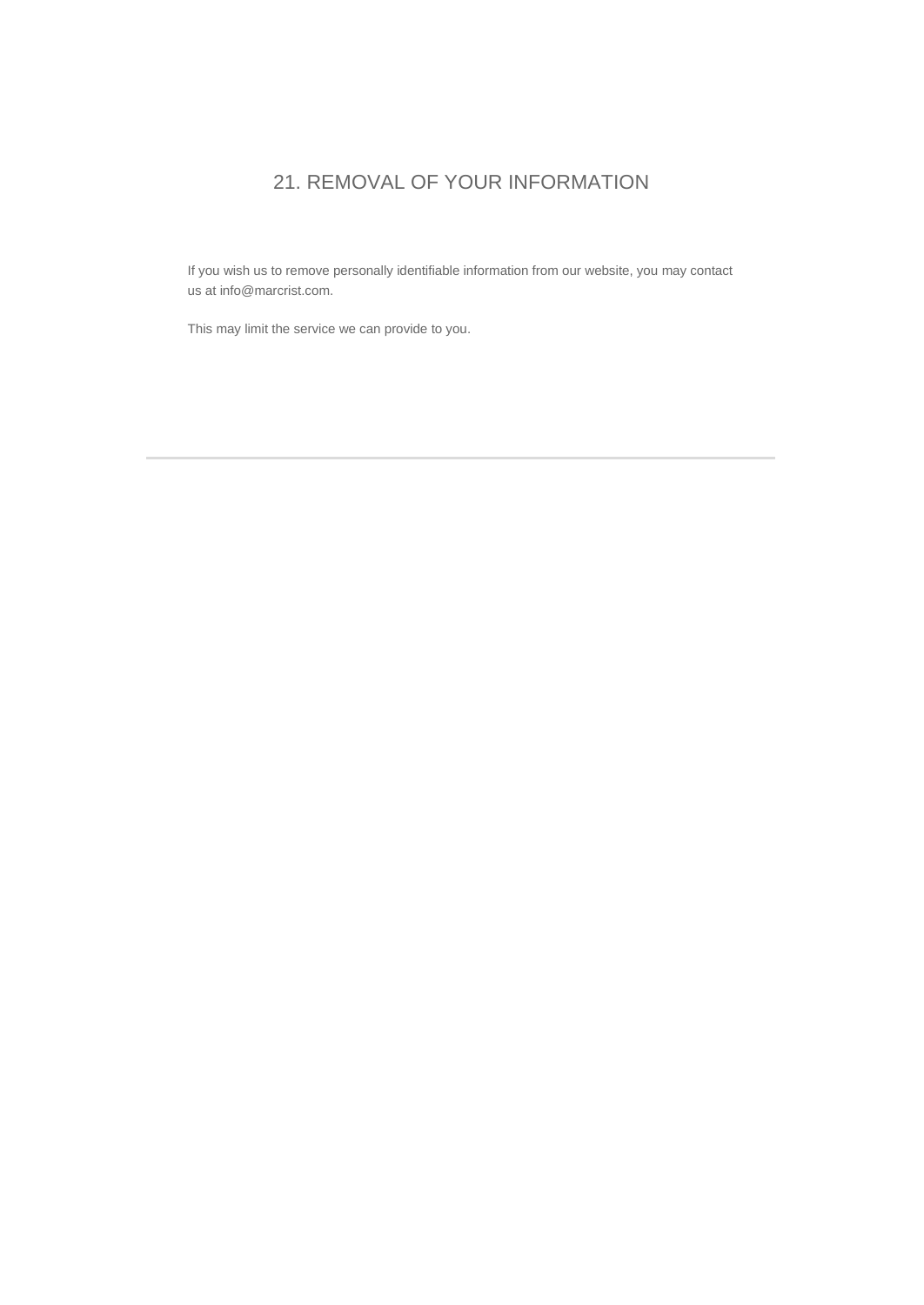# 22. VERIFICATION OF YOUR INFORMATION

When we receive any request to access, edit or delete personal identifiable information we shall first take reasonable steps to verify your identity before granting you access or otherwise taking any action. This is important to safeguard your information.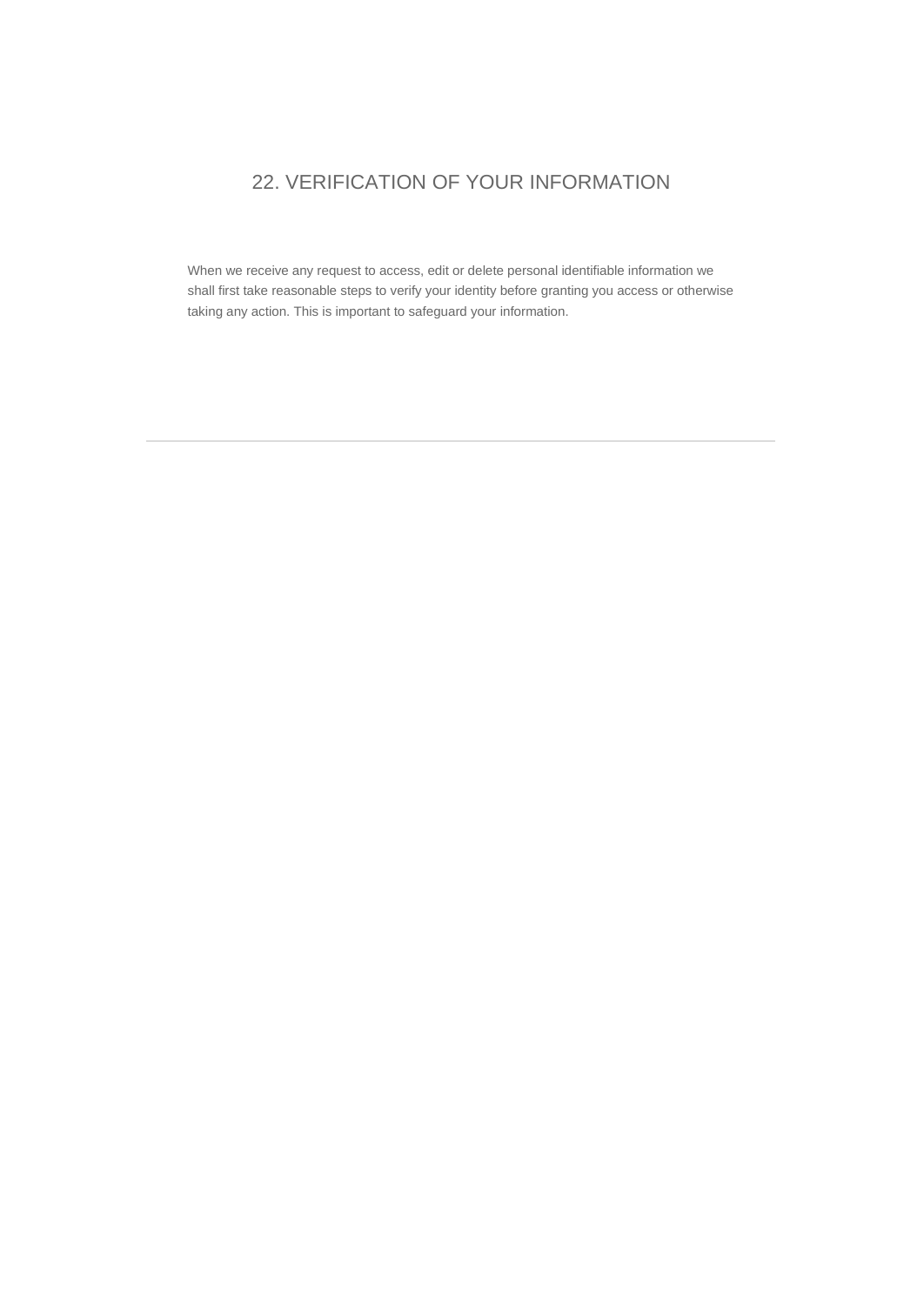#### **OTHER MATTERS**

#### 23. USE OF SITE BY CHILDREN

23.1. We do not sell products or provide services for purchase by children, nor do we market to children.

23.2. If you are under 18, you may use our website only with consent from a parent or guardian.

23.3. We collect data about all users of and visitors to these areas regardless of age, and we anticipate that some of those users and visitors will be children.

23.4. Such child users and visitors will inevitably visit other parts of the site and will be subject to whatever on-site marketing they find, wherever they visit.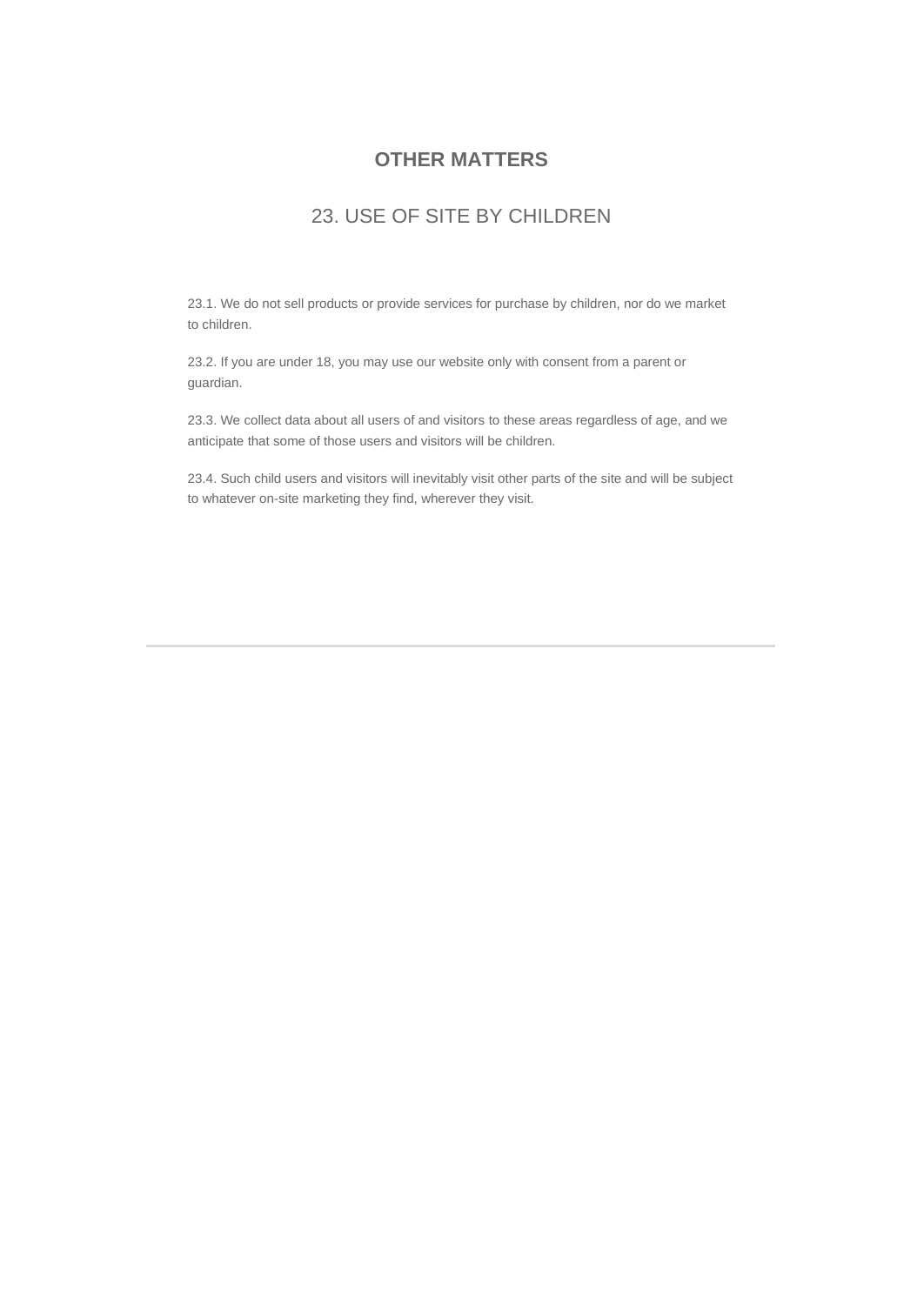## 24. ENCRYPTION OF DATA SENT BETWEEN US

We use Secure Sockets Layer (SSL) certificates to verify our identity to your browser and to encrypt any data you give us.

Whenever information is transferred between us, you can check that it is done so using SSL by looking for a closed padlock symbol or other trust mark in your browser's URL bar or toolbar.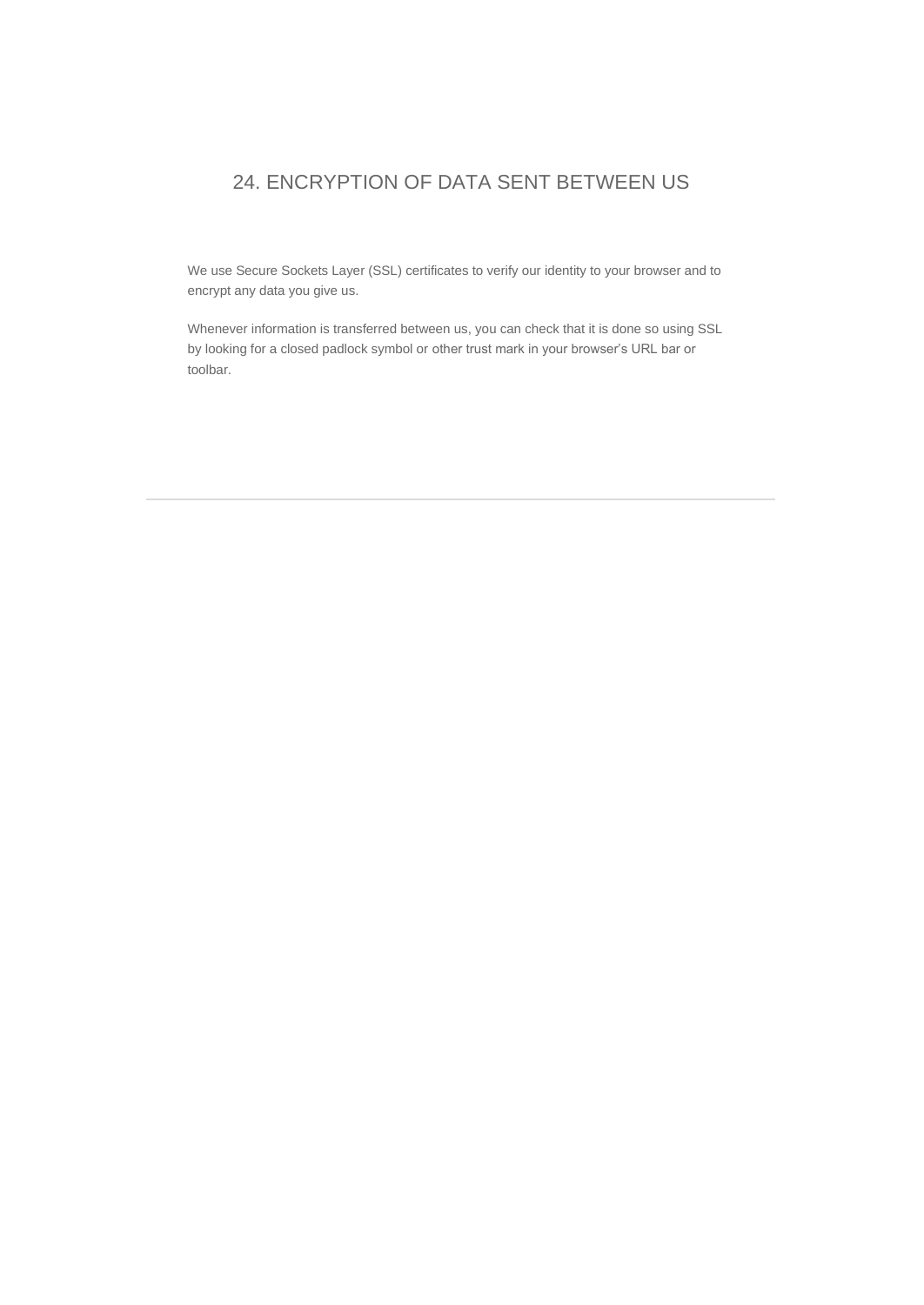### 25. HOW YOU CAN COMPLAIN

25.1. If you are not happy with our privacy policy or if have any complaint then you should tell us by email. Our address is info@marcrist.com.

25.2. www.marcrist.com/privacy\_policy

25.3. If a dispute is not settled then we hope you will agree to attempt to resolve it by engaging in good faith with us in a process of mediation or arbitration.

25.4. If you are in any way dissatisfied about how we process your personal information, you have a right to lodge a complaint with the Information Commissioner's Office. This can be done a[t https://ico.org.uk/concerns/](https://ico.org.uk/concerns/)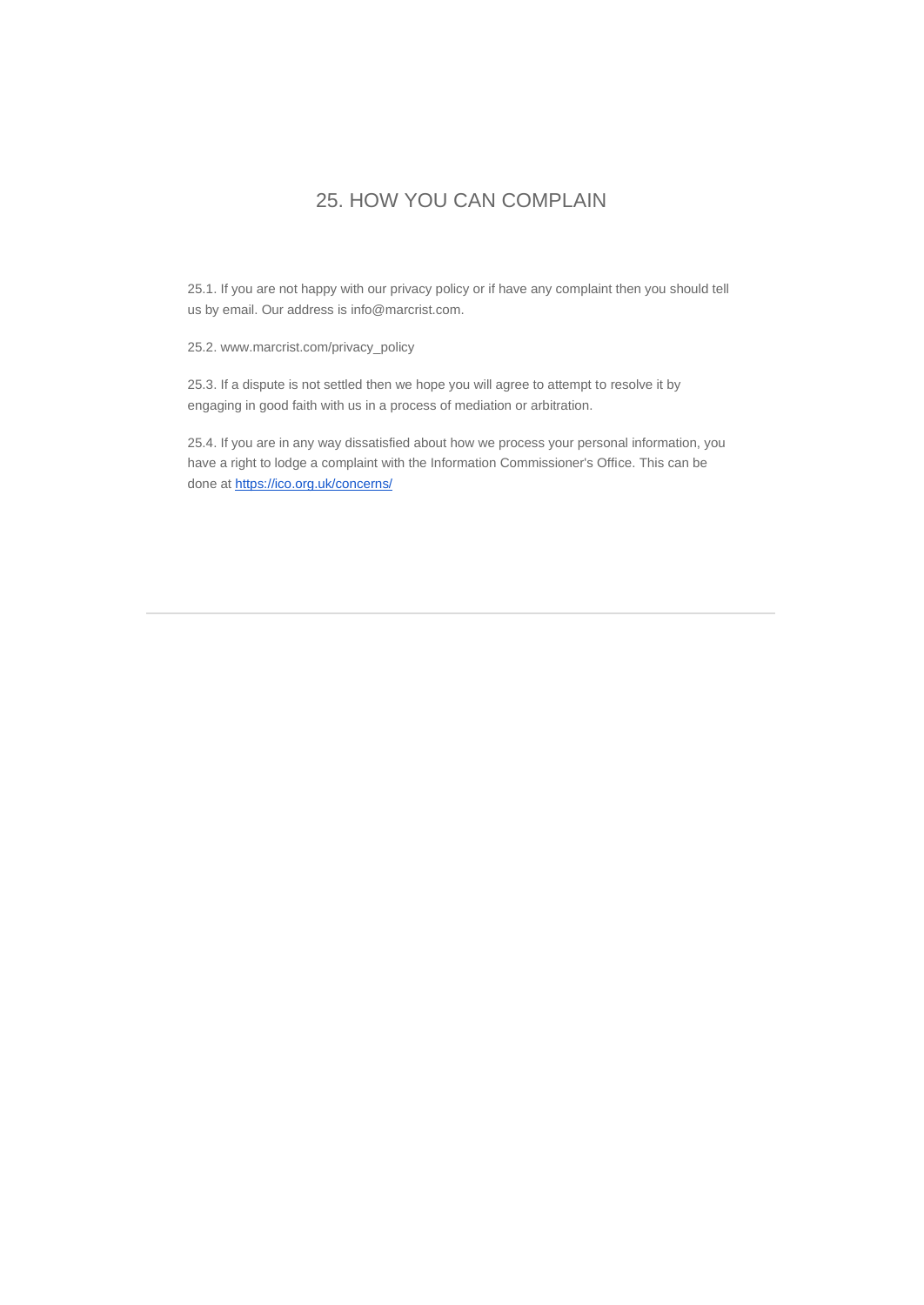## 26. RETENTION PERIOD FOR PERSONAL DATA

Except as otherwise mentioned in this privacy notice, we keep your personal information only for as long as required by us:

26.1. to provide you with the services you have requested;

26.2. to comply with other law, including for the period demanded by our tax authorities;

26.3. to support a claim or defence in court.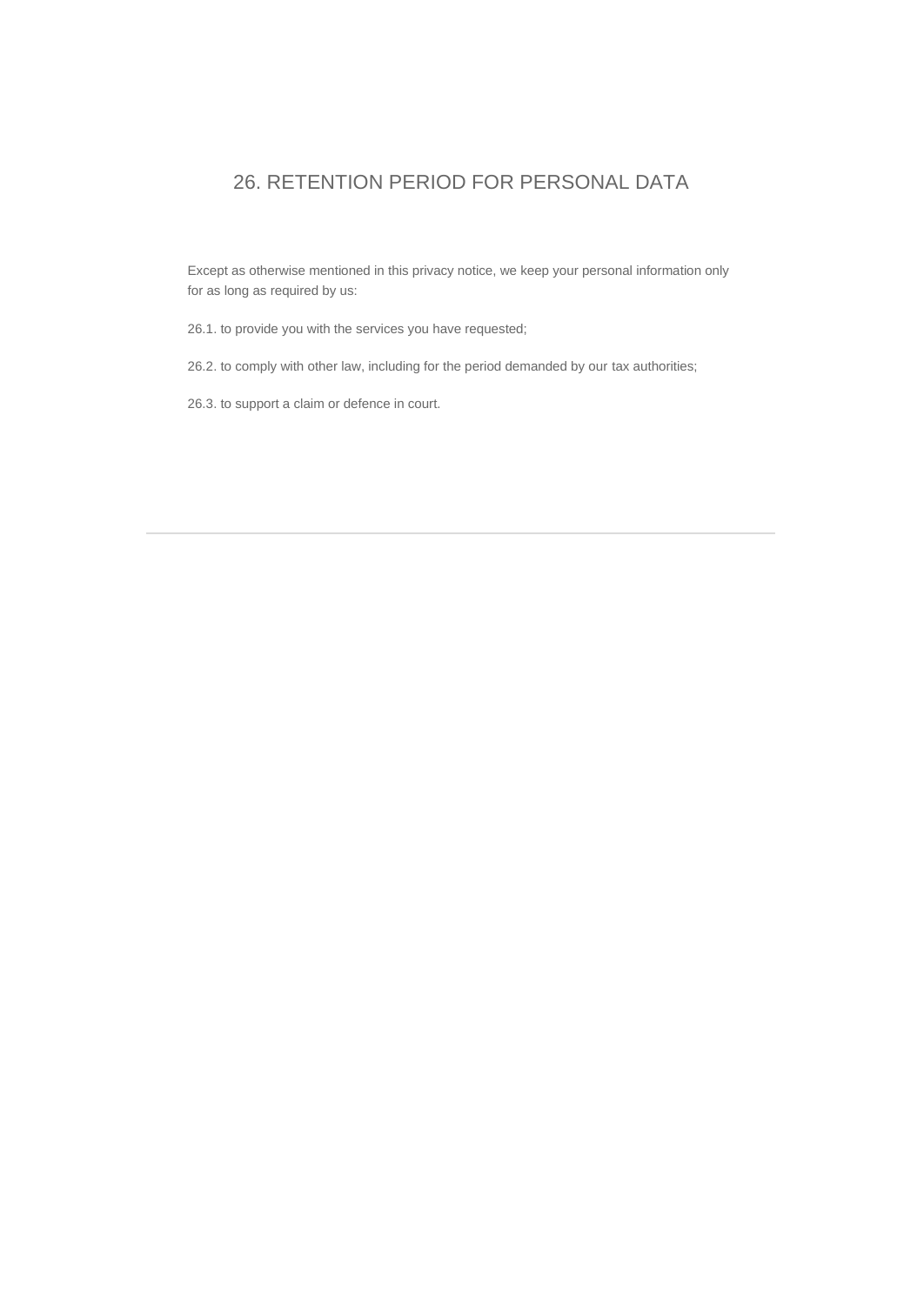## 27. COMPLIANCE WITH THE LAW

Our privacy policy has been compiled so as to comply with the law of every country or legal jurisdiction in which we aim to do business. If you think it fails to satisfy the law of your jurisdiction, we should like to hear from you.

However, ultimately it is your choice as to whether you wish to use our website.